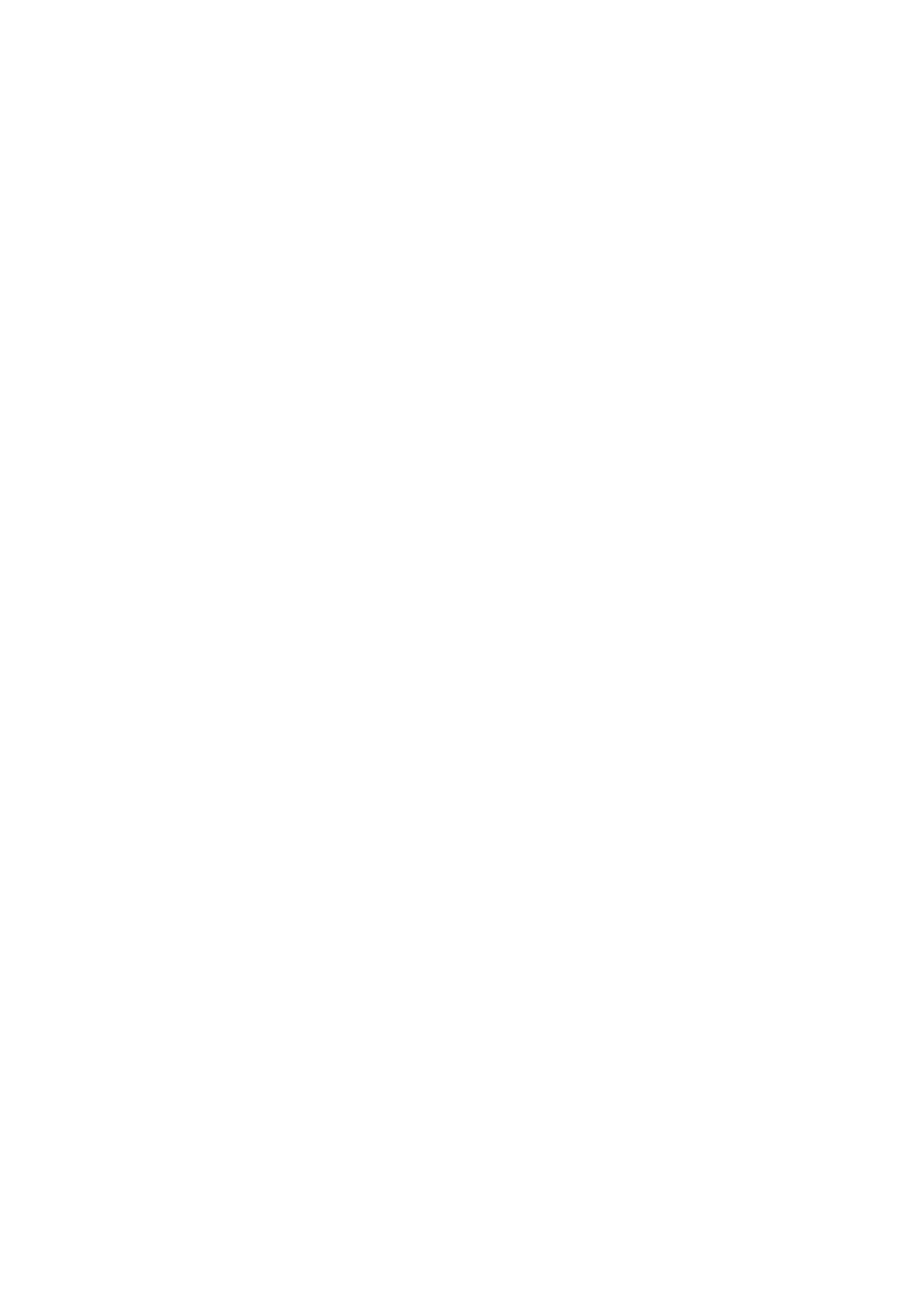

#### **INDEPENDENT AUDITOR'S REPORT ON THE FINANCIAL STATEMENTS**

Year ended 31 December 2019

To the members of the CGIAR System Management Board

In compliance with the assignment entrusted to us by you, we hereby report to you, for the year ended 31 December 2019 on the audit of the accompanying financial statements (hereafter "the Financial Statements") of CGIAR System Organization as attached to this report.

These Financial Statements were prepared under the responsibility of the Management. Our role is to express an opinion on these Financial Statements based on our audit.

We conducted our audit in accordance with the International Standards on Auditing. Those standards require that we plan and perform the audit to obtain reasonable assurance about whether the Financial Statements are free of material misstatement. An audit involves performing procedures, using sample techniques or other methods of selection, to obtain audit evidence about the amounts and disclosures in the Financial Statements. An audit also includes evaluating the appropriateness of accounting policies used and the reasonableness of accounting estimates made, as well as the overall presentation of the financial statements. We believe that the audit evidence we have obtained is sufficient and appropriate to provide a basis for our audit opinion.

In our opinion, the Financial Statements give, in all material respects, a true and fair view of the assets and liabilities and of the financial position of the CGIAR System Organization as at December 31, 2019 and of the results of its operations for the year then ended in accordance with International Financial Reporting Standards.

Marseille, 25 May 2020

PricewaterhouseCoopers Audit

Vincent Thyssen Partner

*PricewaterhouseCoopers Audit, SAS, Les Docks Atrium 10.1, 10 place de la Joliette, CS 81525 13567 Marseille Cedex 02*

*Téléphone: +33 (0)4 91 99 30 00, Fax: +33 (0)4 91 99 30 01, www.pwc.fr*

Société d'expertise comptable inscrite au tableau de l'ordre de Paris - lle de France. Société de commissariat aux comptes membre de la compagnie régionale de Versailles. Société par Actions Simplifiée au capital de 2 510 460 €. Siège social : 63, rue de Villiers 92200 Neuilly-sur-Seine.<br>RCS Nanterre 672 006 483. TVA n° FR 76 672 006 483. Siret 672 006 483 00362. Code APE 6920 Bureaux : Bordeaux, Grenoble, Lille, Lyon, Marseille, Metz, Nantes, Neuilly-Sur-Seine, Nice, Poitiers, Rennes, Rouen, Strasbourg, Toulouse.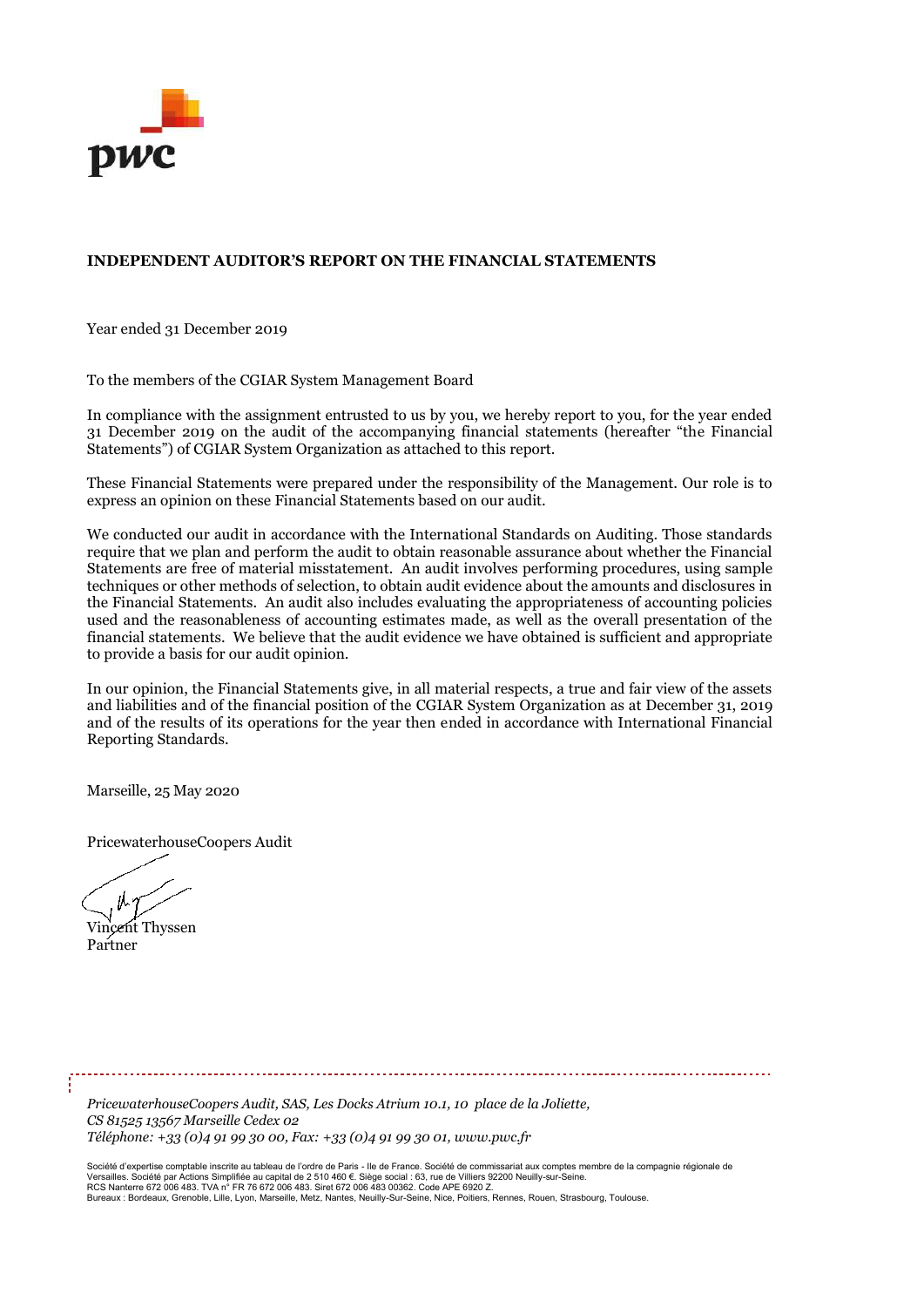# **CGIAR System Management Board**

Members of the CGIAR System Management Board are selected and appointed by the CGIAR Research Centers, typically for a two-year term. Membership rotations are staggered to ensure a balance between continuity of expertise and bringing new voices to the System Management Board. The System Management Board is composed of three independent voting members, six Center-affiliated voting members and the Executive Director of the CGIAR System Organization as an ex-officio non-voting member. The tables below set out the System Management Board's composition during the 2019 fiscal year.

| <b>Marco Ferroni</b>                                   | Chair; Independent member                               | Until 30 November 2021       |
|--------------------------------------------------------|---------------------------------------------------------|------------------------------|
| <b>Isatou Jallow</b>                                   | Independent member                                      | Until 30 November 2020       |
| Kanayo F. Nwanze                                       | Center-affiliated member                                | Until 30 November 2021       |
| Amos Namanga Ngongi                                    | Center-affiliated member                                | Until 31 August 2020         |
| <b>Barbara Wells</b>                                   | Center-affiliated member                                | Until 31 August 2021         |
| Claudia Sadoff                                         | Center-affiliated member                                | Until 31 August 2020         |
| <b>Geoff Hawtin</b>                                    | Center-affiliated member                                | Until 31 August 2019         |
| <b>Gordon MacNeil</b>                                  | Center-affiliated member                                | Until 31 August 2019         |
| <b>Yvonne Pinto</b>                                    | Center-affiliated member                                | Until 31 August 2020         |
| <b>Elwyn Grainger-Jones</b><br>(ex-officio non-voting) | Executive Director,<br><b>CGIAR System Organization</b> | For length of term in office |
|                                                        |                                                         |                              |

#### **List of System Management Board members from 1 January 2019 until 31 August 2019**

#### **List of System Management Board members from 1 September 2019 until 31 December 2019**

| <b>Marco Ferroni</b>                                   | Chair; Independent member                               | Until 30 November 2021       |
|--------------------------------------------------------|---------------------------------------------------------|------------------------------|
| <b>Isatou Jallow</b>                                   | Independent member                                      | Until 30 November 2020       |
| Kanayo F. Nwanze                                       | Independent member                                      | Until 30 November 2021       |
| Amos Namanga Ngongi                                    | Center-affiliated member                                | Until 31 August 2020         |
| <b>Barbara Wells</b>                                   | Center-affiliated member                                | Until 31 August 2021         |
| Claudia Sadoff                                         | Center-affiliated member                                | Until 31 August 2020         |
| <b>Hilary Wild</b>                                     | Center-affiliated member                                | Until 31 August 2021         |
| <b>Matthew Morell</b>                                  | Center-affiliated member                                | Until 31 August 2021         |
| <b>Yvonne Pinto</b>                                    | Center-affiliated member                                | Until 31 August 2020         |
| <b>Elwyn Grainger-Jones</b><br>(ex-officio non-voting) | Executive Director,<br><b>CGIAR System Organization</b> | For length of term in office |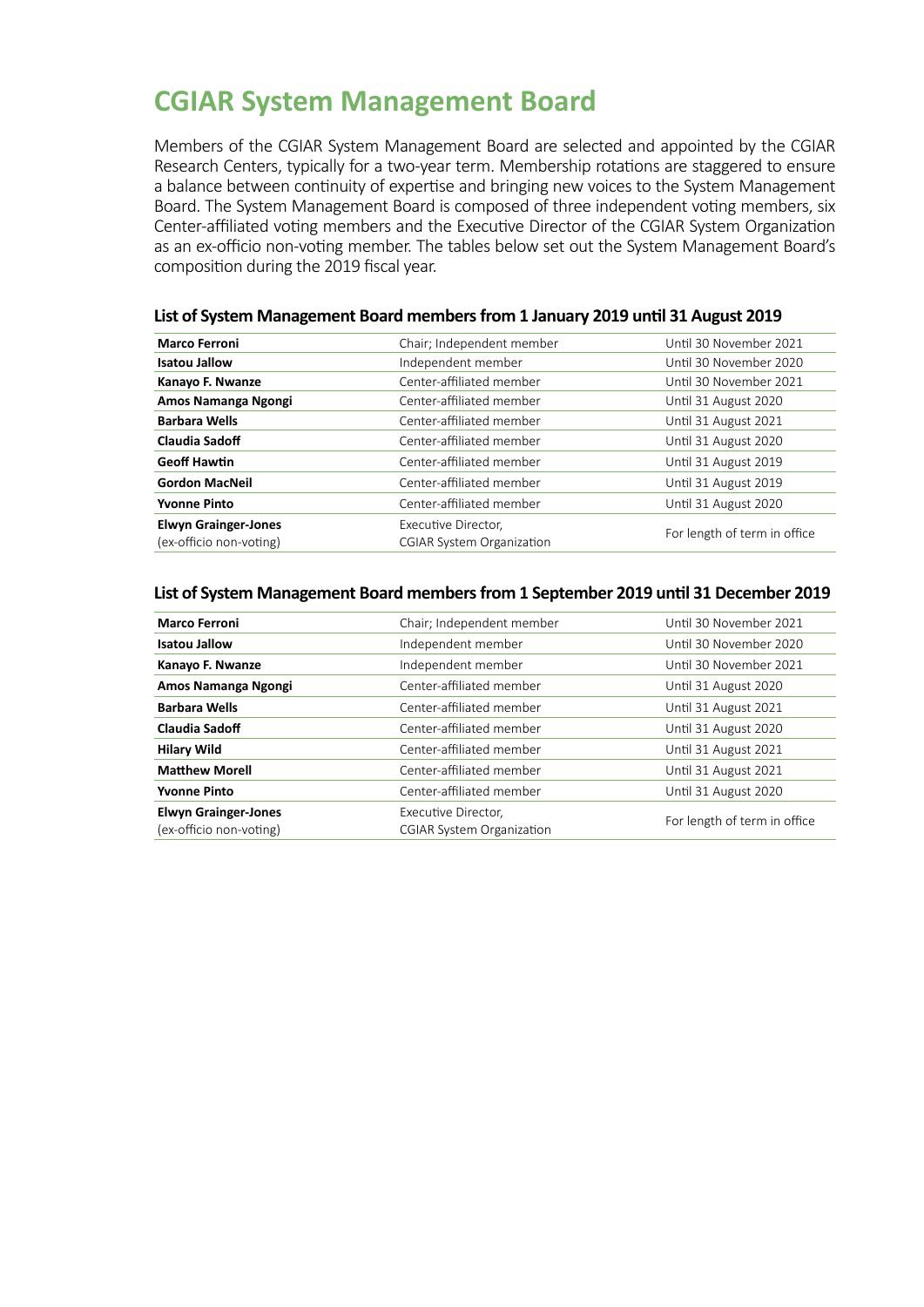# **Letter from the chair of the board**

2019 was an important year, during which the CGIAR System Council and the CGIAR System Management Board took decisions that set a new direction for CGIAR, enabling it to work towards solving the most urgent challenges of the  $21<sup>st</sup>$  century. As these statements reflect, the financial resources of the CGIAR System Organization were strategically utilized through 2019 to support and advance CGIAR's vision and mission and the evolution of a more impactful CGIAR.

A key milestone in that evolution was the November 2019 endorsement by the System Council of an interconnected set of recommendations of the CGIAR System Reference Group for a unified and integrated "One CGIAR". One CGIAR has the aim of ending hunger by 2030 through science to transform food, land and water systems in a climate crisis. It will ensure that CGIAR is wellplaced to remain relevant, effective, and impactful in a changing world. It will also facilitate the creation of real and valuable contributions to CGIAR's System Level Outcomes, and the United Nations' Sustainable Development Goals.

The agreement to move to One CGIAR builds on one of the 10 priority actions in the CGIAR System 3-year Business Plan 2019-2021, which was launched at the end of 2018. As envisaged in the Business Plan, a platform on gender equality in food systems research, recommended by the System Management Board, was approved by the System Council in 2019. The platform will provide global leadership on strategic gender and inclusion research in agriculture, with contributions across CGIAR. CGIAR's commitment to gender equality was also underscored with the System Management Board adopting the target of at least 35% representation of women in professional roles by the end of 2020 for CGIAR Research Centers and the System Organization collectively, with a longer-term aspirational goal of at least 40% for consideration as CGIAR develops its ambitious forward vision for the CGIAR System as a "2030 Plan".

2019 also saw the establishment of CGIAR's Advisory Services Shared Secretariat in Rome, colocated alongside a core presence of System Organization staff, hosted by the Alliance of Bioversity International and International Center for Tropical Agriculture (CIAT). This consolidation brings increased CGIAR capacity and representation in a key location for the food security community.

Other welcome developments by the System Organization in 2019 were the online CGIAR Financial Dashboards, providing user-friendly access to information collected from audited financial reports of the System Organization, and all CGIAR Research Centers, and the CGIAR Results Dashboard, which provides an overview of the research-for-development results achieved by the CGIAR Research Programs and Platforms. Both are valuable tools that strengthen CGIAR's transparency and avenues of communication.

I would like to thank the members of the System Management Board and its Audit and Risk Committee, as well as the staff of the System Organization for their hard work and commitment during 2019. Important thanks also go to our Funders for their continued support, without which none of our work would be possible.

I close this letter by acknowledging the current serious global crisis we are facing due to the COVID-19 pandemic. CGIAR's efforts in 2019 place it in a strong position to fulfil a crucial role in providing science-based evidence, advice and recommendations to help understand and address threats that may arise to food, nutrition and water security as a result of the global pandemic and its impacts.

huar of evoir

Marco Ferroni Chair, CGIAR System Management Board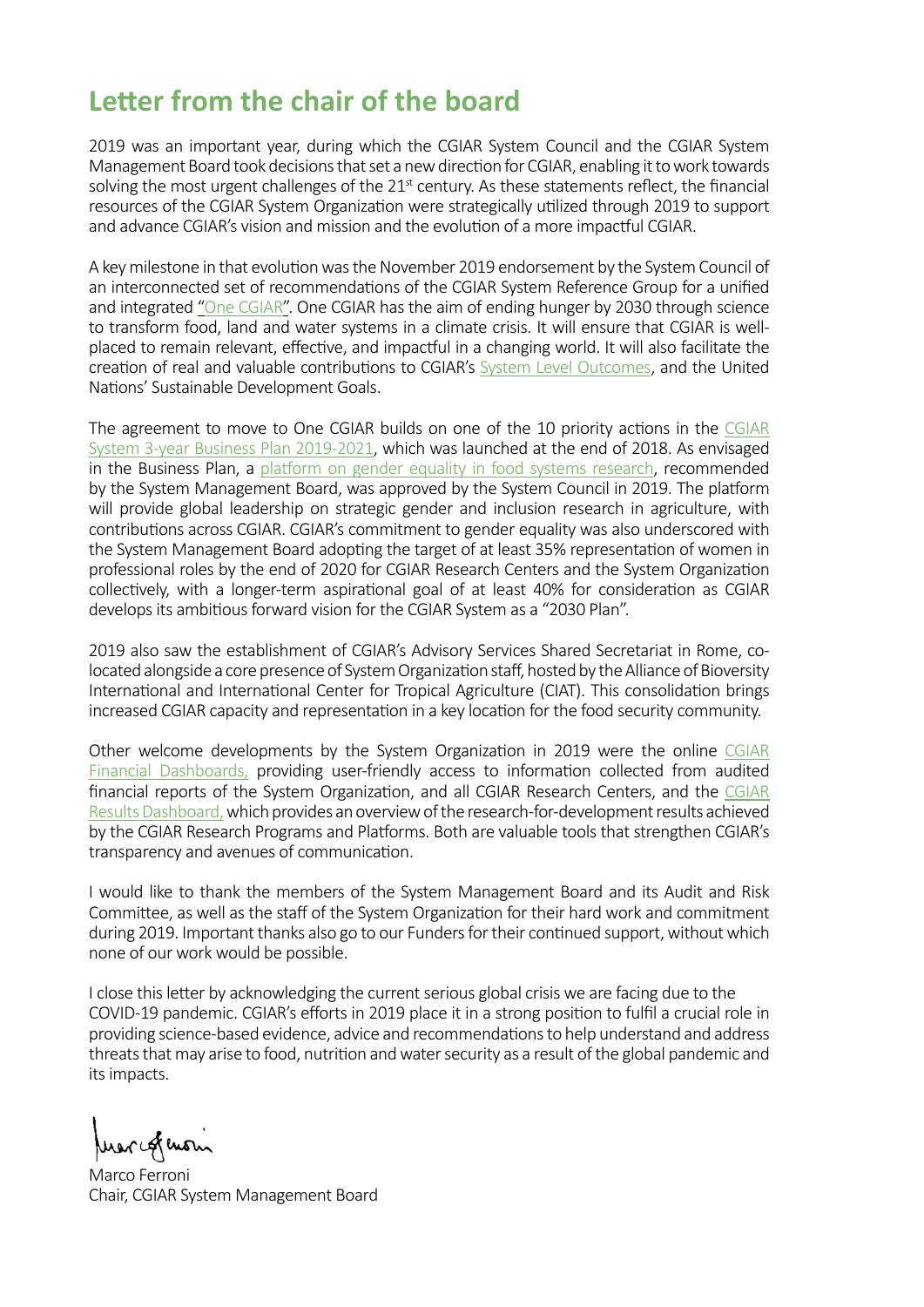### **Statement on risk management**

The CGIAR System Management Board has ultimate responsibility for ensuring that the CGIAR System Organization has in place appropriate risk management and internal control systems and practices. The System Management Board's responsibility includes the determination of the nature and extent of the principal risks that the System Management Board is willing to take to achieve the strategic objectives of the System Organization, and being satisfied that management has understood the risks, is implementing (the first line of defense) and monitoring (the second line of defense) appropriate policies, and is providing the System Management Board with timely information so that the System Management Board may discharge its responsibilities.

Financial, operational and reputational risk is an everyday part of CGIAR System activities given the range of factors, the number of countries in which research actions are undertaken, that CGIAR's operations are heavily focused on operating with and across multiple partnerships, and in certain settings, there are challenging development contexts that impact on day-to-day operations. The System Organization is one constituent part of the CGIAR System, with multiple other stakeholders having different roles and responsibilities.

The CGIAR System Organization's Risk Management Policy<sup>1</sup> adopted by the System Organization in 2019 provides for risk management to be embedded in its strategic and operational planning, day-to-day management and decision-making processes at all levels in the organization; it explains roles and responsibilities in risk management and commits to develop its approach to risk management in a manner consistent with the Risk Management Framework of the CGIAR System<sup>2</sup>, the Risk Management Guidelines of the CGIAR System<sup>3</sup> and any relevant legal requirements, and with due consideration of relevant best practice standards, such as ISO 31000 and COSO Enterprise Risk Management.

Along with the System Organization's Risk Management Policy, champions were also designated in all business units and trained to support increased focus on identification and management of operational risks, and a Senior Adviser, Risk Management was recruited to join in early 2020. Internal Audit continued to operate according to a workplan agreed with the CGIAR Audit and Risk Committee, with its progress and performance subject to regular review.

On a CGIAR System-wide basis, the Risk Management Community of Practice was reinvigorated, and specific emphasis laid on development of risk event notification and reporting guidelines, which are expected to be finalized and approved in 2020. 2020 will also see further moves to develop a System-wide risk register and other initiatives to better align risk management practices across the System. Considerable advances were also made in development of an Ethics Framework.

In continued support to the System Management Board and the CGIAR System, the System Organization and the CGIAR Audit and Risk Committee in 2020 will focus on i) enhancing further the risk identification and tracking process for CGIAR System risks (including CGIAR System Organization risks); ii) approving and implementing a CGIAR System-wide policy on risk events notification and reporting and iii) continued strengthening of all three lines of defense and moves towards combined assurance.

Clarissa van Heerden Chair, CGIAR Audit and Risk Committee

- <sup>1</sup>https://storage.googleapis.com/cgiarorg/2020/03/CGIAR-System-Organization-Risk-Management-Policy.pdf
- <sup>2</sup>https://www.cgiar.org/wp-content/uploads/2018/01/Risk-Management-Framework-APPROVED.pdf

<sup>3</sup>https://www.cgiar.org/wp-content/uploads/2018/02/Risk-Mgmt-Guidelines-APPROVED.pdf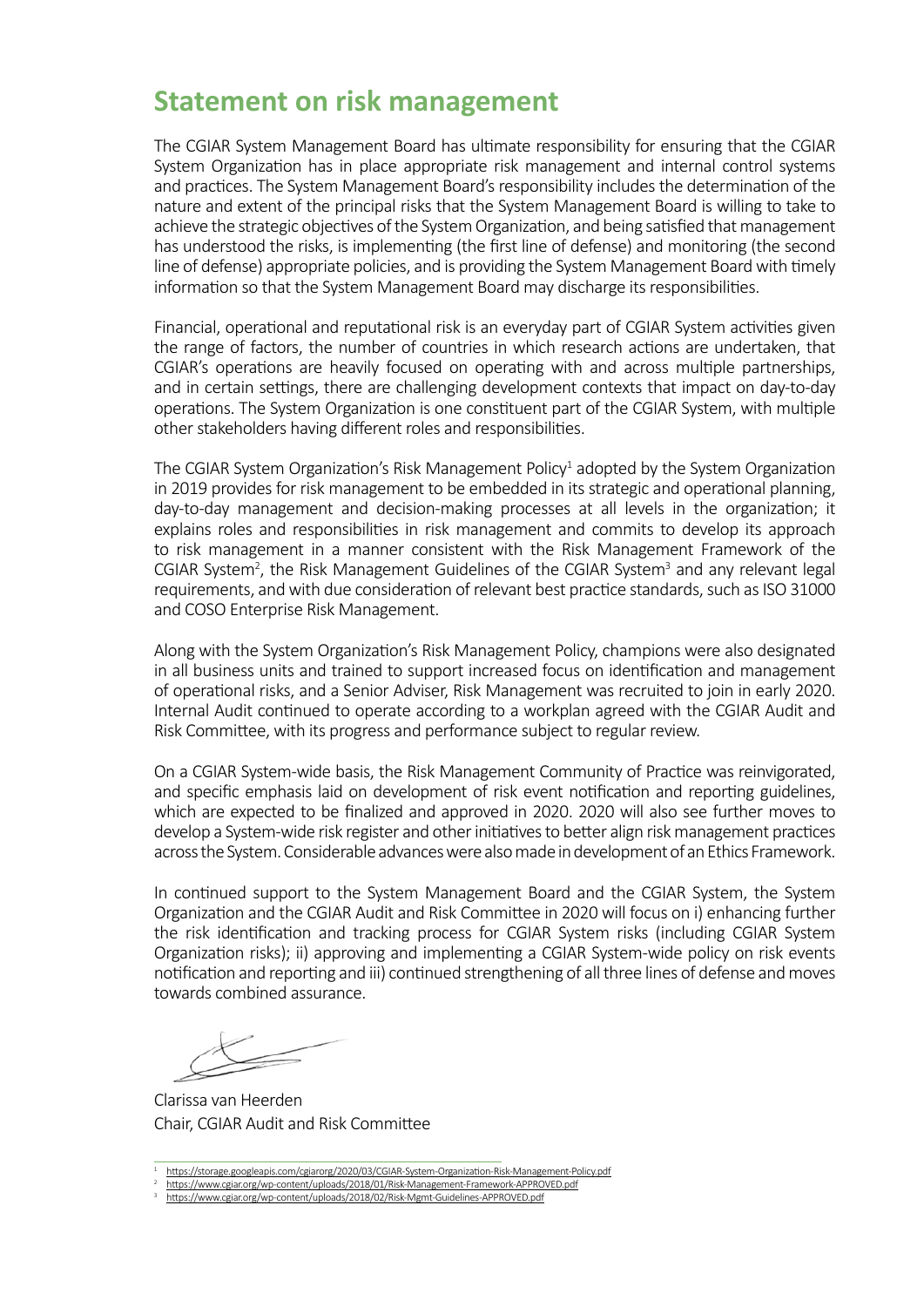# **Management's statement of responsibility for financial reporting**

The CGIAR System Management Office has direct responsibility for the accounting of all CGIAR System Organization expenditures and has maintained a system of internal controls designed to provide reasonable assurance that assets are safeguarded and that the financial records of the System Management Office are properly kept. On 17 June 2016, the CGIAR Research Centers and Funders adopted a CGIAR System Framework that sets out the overall governing framework of the CGIAR System and provides for a System Council and a CGIAR System Organization with its two constituent parts, a CGIAR System Management Board and CGIAR System Management Office.

The accompanying annual financial statements of the CGIAR System Organization for the year ended 31 December 2019, have been prepared in accordance with International Financial Reporting Standards (IFRS). PricewaterhouseCoopers Audit (PwC) has been engaged to examine and report on the financial statements of the CGIAR System Organization. The firm's examination is conducted in accordance with International Standards on Auditing (ISAs). PwC's report accompanies these 2019 Financial Statements.

The System Organization has fiduciary responsibility for all Window 1 & 2 funds disbursed from the CGIAR Trust Fund managed by the World Bank to Centers that are leading or participating in CGIAR Research Programs and Platforms. Consistent with prior years these funds are not reflected in the Financial Statements of the System Organization. These funds are for the implementation of CGIAR Research Programs and Platforms and are reported in the financial statements of the respective Centers.

The System Organization's Chief Audit Officer performs internal audit assurance and advisory engagements according to a Charter approved by the System Management Board pursuant to The International Standards for the Professional Practice of Internal Auditing. Internal Audit delivers findings and provides recommendations regarding the adequacy of the System Organization's policies and procedures and the effectiveness of their implementation.

Separately, the System Organization will prepare aggregated CGIAR System financial information and financial dashboards (as the annual "CGIAR Financial Report") which is based on the 15 Centers audited financial statements and the reporting of expenditures by CGIAR System entities<sup>4</sup>. The CGIAR System financial information presents System Organization and Center management, the CGIAR System Management Board and the System Council, with an accurate view of the System's operations, which enables identification and discernment of strategic opportunities and risks.

19 pm

Elwyn Grainger-Jones Jamie Craig Executive Director, CGIAR System Organization Director, Financial and Digital Services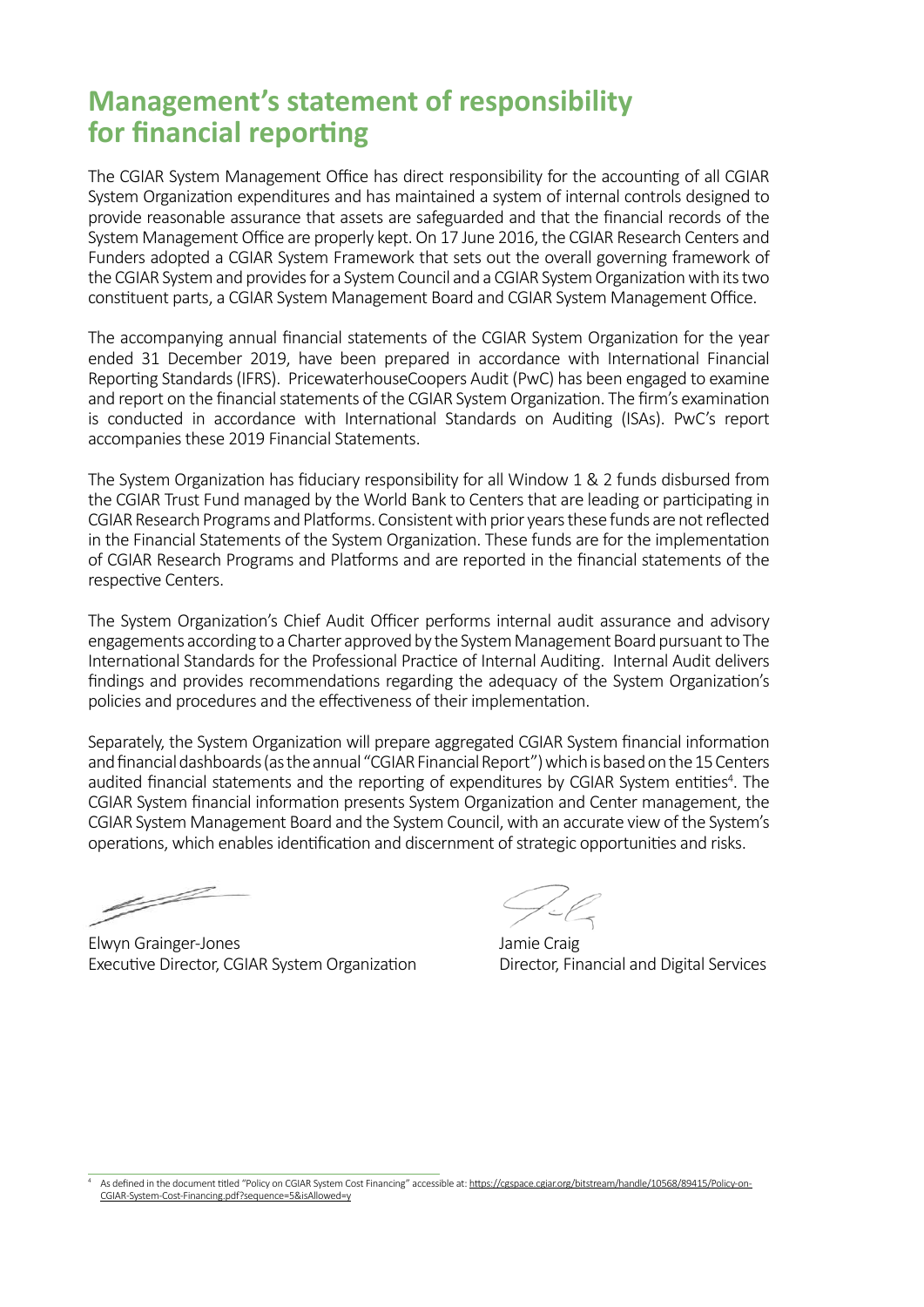(An international not-for-profit organization)

# **AUDITED FINANCIAL STATEMENTS FOR THE YEAR ENDED 31 DECEMBER 2019**

# **Contents**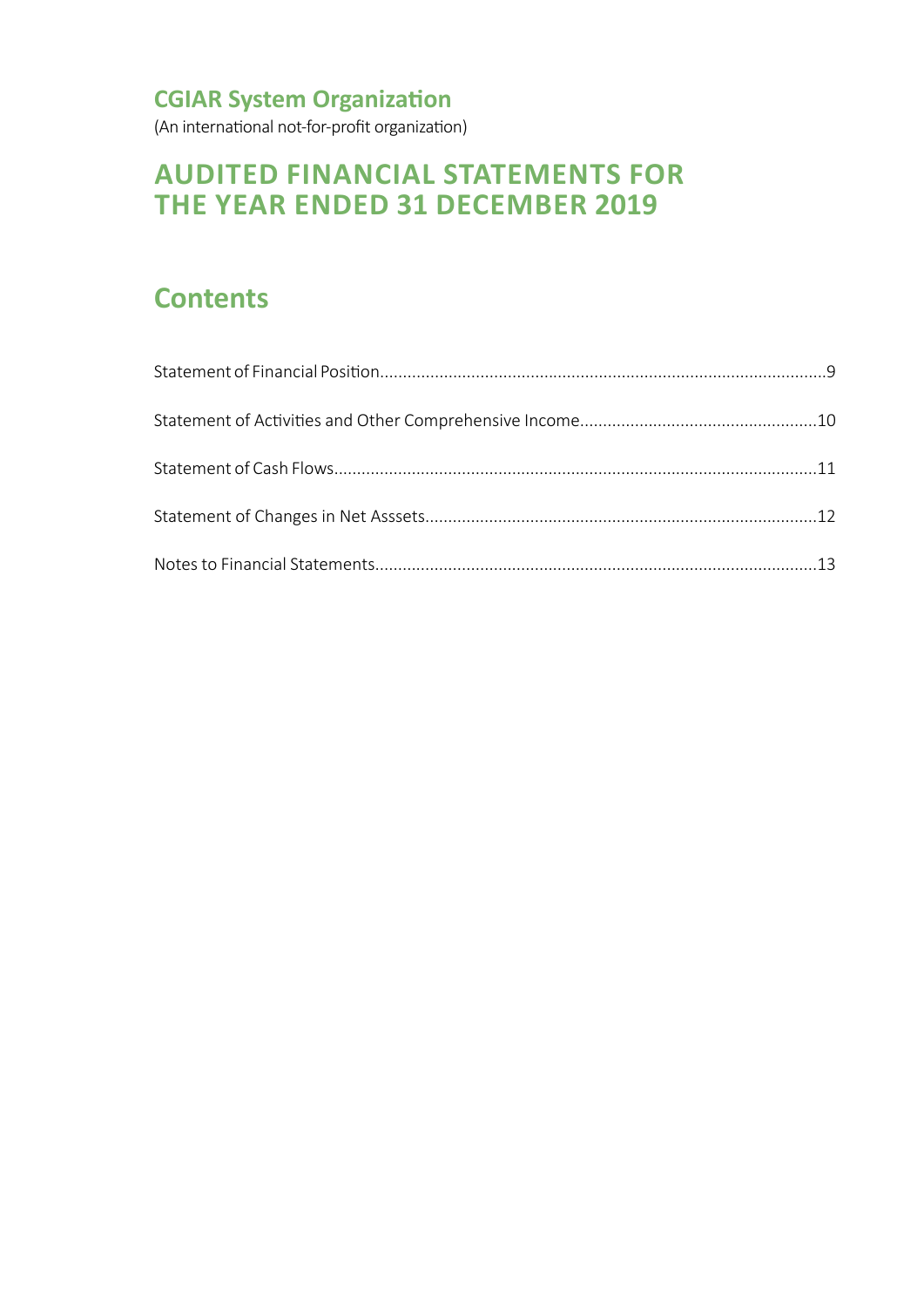# **STATEMENT OF FINANCIAL POSITION**

### For the years ended 31 December 2019 and 2018

|                                         | <b>Note</b>    | 2019<br>USD ('000) | 2018<br>USD ('000) |
|-----------------------------------------|----------------|--------------------|--------------------|
| <b>Assets</b>                           |                |                    |                    |
| <b>Current Assets</b>                   |                |                    |                    |
| Cash and Cash Equivalents               | 6              | 6,990              | 7,285              |
| Accounts Receivable                     |                |                    |                    |
| <b>Funders</b>                          | 7              | 2,226              | 34                 |
| Employees                               | $\overline{7}$ | 2                  | 13                 |
| <b>CGIAR Research Centers</b>           | 7              | 889                | 252                |
| Others                                  | 7              | 222                | 711                |
| Prepaid Expenses                        | 8              | 95                 | 329                |
| Accrued Income                          | 9              | 18                 |                    |
| <b>Total Current Assets</b>             |                | 10,442             | 8,624              |
| <b>Non-Current Assets</b>               |                |                    |                    |
| Property, Plant and Equipment           | 10             | 12                 |                    |
| <b>Total Non-Current Assets</b>         |                | 12                 |                    |
| <b>Total Assets</b>                     |                | 10,454             | 8,624              |
|                                         |                |                    |                    |
| <b>Liabilities and Net Assets</b>       |                |                    |                    |
| <b>Current Liabilities</b>              |                |                    |                    |
| Accounts Payable                        |                |                    |                    |
| Funders                                 | 11             | 5,789              | 5,440              |
| Employees                               | 11             | 41                 | 16                 |
| <b>CGIAR Research Centers</b>           | 11             | 138                | 330                |
| Others                                  | 11             | 649                | 397                |
| Deferred Grant Revenue                  |                |                    | 120                |
| Accruals and Provisions                 | 12             | 2,545              | 878                |
| <b>Total Current Liabilities</b>        |                | 9,162              | 7,181              |
| Undesignated Net Assets                 |                | 1,292              | 1,443              |
| <b>Total Liabilities and Net Assets</b> |                | 10,454             | 8,624              |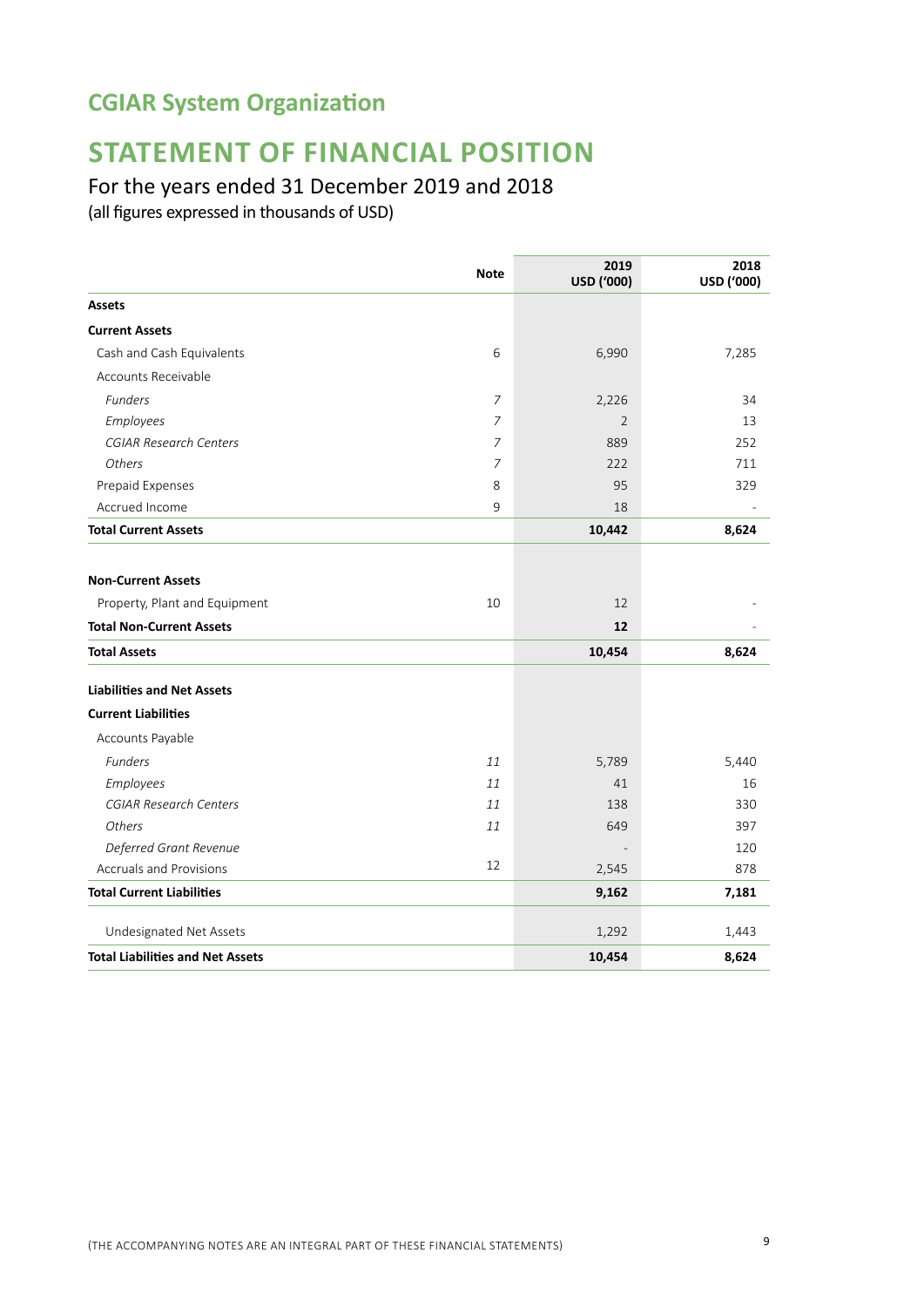#### **CGIAR System Organization**  $\overline{5}$

### **STATEMENT OF ACTIVITIES AND OTHER COMPREHENSIVE INCOME**

### For the years ended 31 December 2019 and 2018

|                                |      | 2019                     |                                       |                                       |              |                          | 2018                           |                                            |              |
|--------------------------------|------|--------------------------|---------------------------------------|---------------------------------------|--------------|--------------------------|--------------------------------|--------------------------------------------|--------------|
|                                | Note | <b>Unrestricted</b>      | <b>Restricted</b><br><b>Portfolio</b> | <b>Restricted</b><br>Non-Portfolio    | <b>Total</b> | <b>Unrestricted</b>      | <b>Restricted</b><br>Portfolio | <b>Restricted</b><br>Non-Portfolio         | <b>Total</b> |
|                                |      | USD ('000)               | <b>USD ('000)</b>                     | USD ('000)                            | USD ('000)   | USD ('000)               | USD ('000)                     | USD ('000)                                 | USD ('000)   |
| <b>Revenue and Gains</b>       |      |                          |                                       |                                       |              |                          |                                |                                            |              |
| Grant Revenue                  |      |                          |                                       |                                       |              |                          |                                |                                            |              |
| Window 1 & 2                   | 13   |                          |                                       | 12,559<br>$\overline{\phantom{a}}$    | 12,559       |                          |                                | 8,056<br>$\overline{\phantom{a}}$          | 8,056        |
| Bilateral                      | 13   |                          |                                       | 1,728<br>$\overline{\phantom{a}}$     | 1,728        | $\overline{\phantom{0}}$ |                                | 510<br>$\overline{\phantom{a}}$            | 510          |
| <b>Total Grant Revenue</b>     |      | $\overline{\phantom{a}}$ |                                       | 14,287<br>$\overline{\phantom{a}}$    | 14,287       | $\overline{\phantom{a}}$ |                                | 8,566<br>$\overline{\phantom{a}}$          | 8,566        |
| Other Revenue                  | 14   | 240                      |                                       | 16<br>$\overline{\phantom{a}}$        | 256          | 1,468                    |                                | 45<br>$\overline{\phantom{a}}$             | 1,513        |
| <b>Total Revenue and Gains</b> |      | 240                      |                                       | 14,303<br>$\overline{\phantom{a}}$    | 14,543       | 1,468                    |                                | 8,611<br>$\blacksquare$                    | 10,079       |
|                                |      |                          |                                       |                                       |              |                          |                                |                                            |              |
| <b>Expenses</b>                |      |                          |                                       |                                       |              |                          |                                |                                            |              |
| <b>CGIAR Collaboration</b>     | 15   |                          |                                       | (2,405)<br>$\overline{\phantom{a}}$   | (2,405)      | ÷                        |                                | (247)<br>$\overline{\phantom{m}}$          | (247)        |
| Non-CGIAR Collaboration        | 16   |                          |                                       |                                       |              |                          |                                | (289)<br>$\overline{\phantom{a}}$          | (289)        |
| General and Administration     |      | $\overline{\phantom{a}}$ |                                       | (12, 487)<br>$\overline{\phantom{a}}$ | (12, 487)    | (1, 429)                 |                                | (8,069)<br>$\overline{\phantom{a}}$        | (9, 498)     |
| <b>Total Operating Expense</b> | 17   | $\overline{\phantom{a}}$ |                                       | (14, 892)<br>$\overline{\phantom{a}}$ | (14, 892)    | (1, 429)                 |                                | (8,605)<br>$\sim$                          | (10, 034)    |
|                                |      |                          |                                       |                                       |              |                          |                                |                                            |              |
| Financial Income               | 18   | 250                      |                                       |                                       | 250          | 311                      |                                |                                            | 311          |
| <b>Financial Expenses</b>      | 18   | (52)                     |                                       | $\overline{\phantom{0}}$<br>$\sim$    | (52)         | (182)                    |                                | $\overline{a}$<br>$\overline{\phantom{a}}$ | (182)        |
|                                |      | 198                      | $\overline{\phantom{a}}$              | $\overline{\phantom{a}}$              | 198          | 129                      |                                | $\blacksquare$<br>$\overline{\phantom{a}}$ | 129          |
| (Deficit) Surplus for the Year |      | 438                      | $\overline{\phantom{a}}$              | (589)                                 | (151)        | 168                      |                                | 6<br>$\overline{a}$                        | 174          |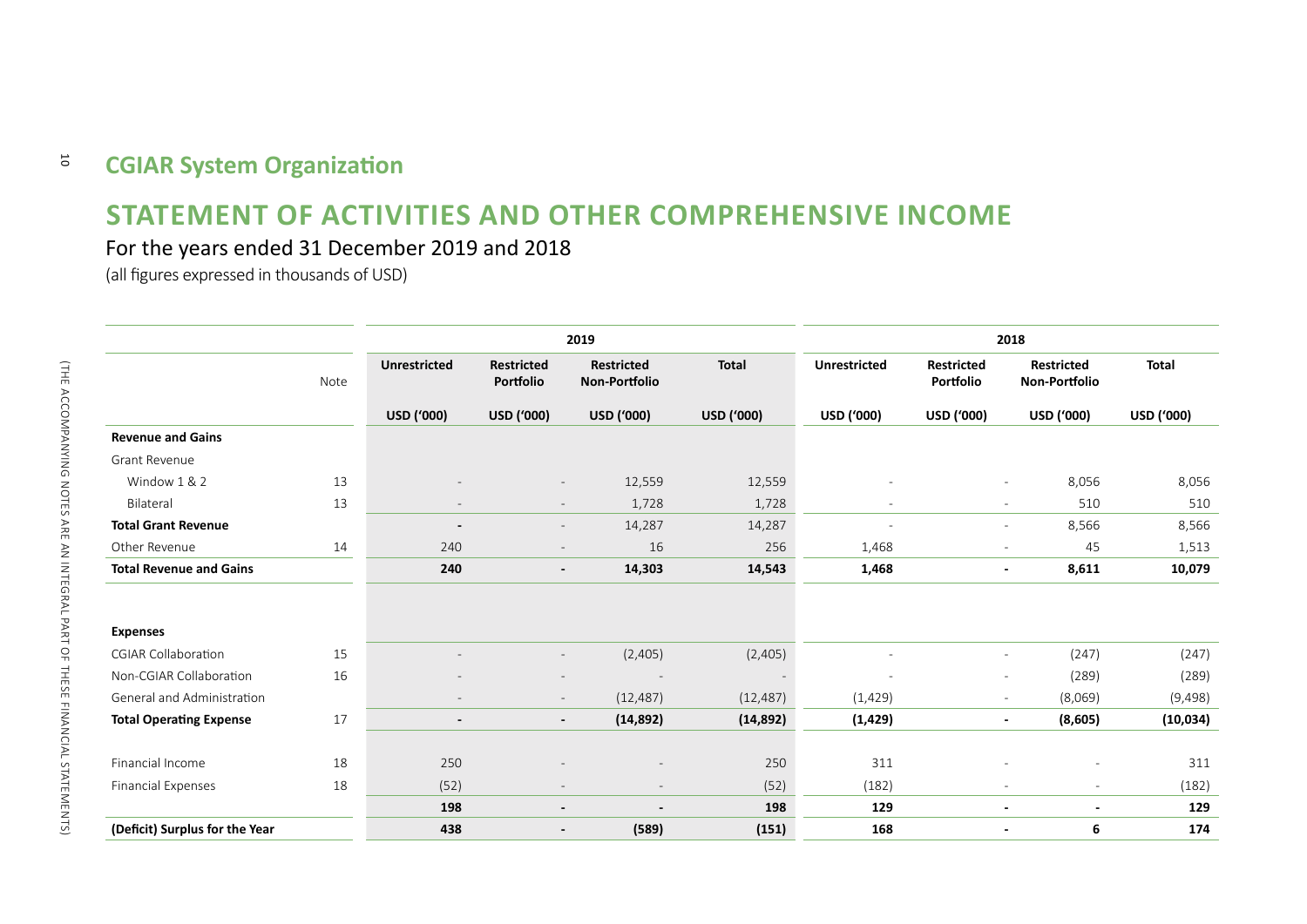# **STATEMENT OF CASH FLOWS**

### For the years ended 31 December 2019 and 2018

|                                                                                                       | 2019<br>USD ('000) | 2018<br>USD ('000) |
|-------------------------------------------------------------------------------------------------------|--------------------|--------------------|
| Cash Flows Generated From / (Used In) Operating Activities                                            |                    |                    |
| (Deficit) Surplus for the Year                                                                        | (151)              | 174                |
| <b>Adjustments to Reconcile Changes in Net Assets to Net Cash Provided</b><br>by Operating Activities |                    |                    |
| Decrease (Increase) in Assets                                                                         |                    |                    |
| Accounts Receivable                                                                                   | (2,329)            | (636)              |
| Prepaid Expenses                                                                                      | 234                | (33)               |
| Deferred Revenue                                                                                      | (18)               |                    |
| Property, Plant and Equipment                                                                         | (12)               |                    |
| Increase (Decrease) in Liabilities                                                                    |                    |                    |
| Accounts Payable                                                                                      | 315                | (1, 163)           |
| Accruals and Provisions                                                                               | 1,667              | (93)               |
| <b>Net Cash (Used In) Operations</b>                                                                  | (295)              | (1,751)            |
| Cash and Cash Equivalents at the Beginning of the Year                                                | 7,285              | 9,036              |
|                                                                                                       |                    |                    |
| Cash and Cash Equivalents at the End of the Year                                                      | 6,990              | 7,285              |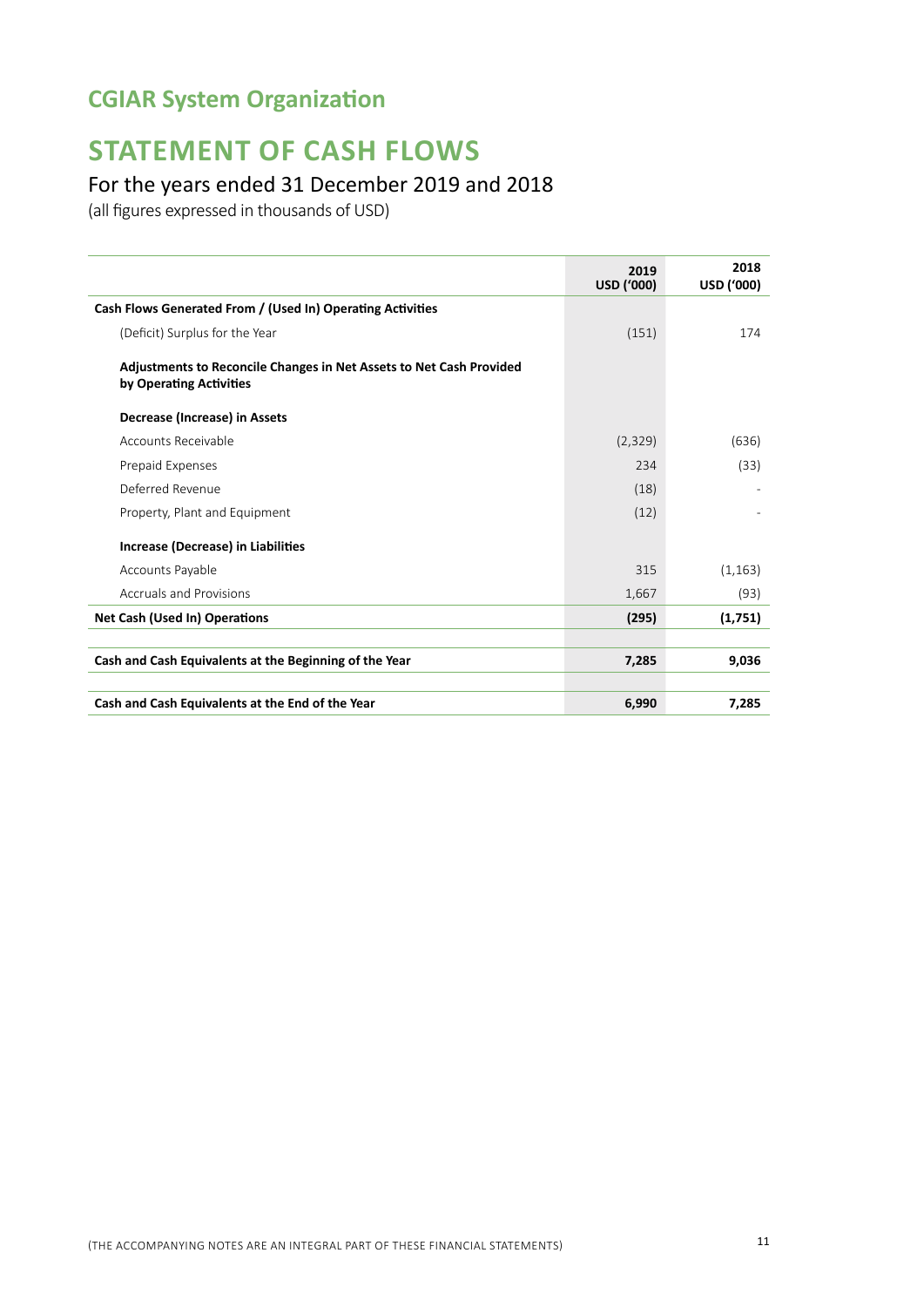# **STATEMENT OF CHANGES IN NET ASSSETS**

### For the years ended 31 December 2019 and 2018

|                                  | 2019<br>USD ('000) | 2018<br><b>USD ('000)</b> |
|----------------------------------|--------------------|---------------------------|
| Balance As at 1 January          | 1,443              | 1,269                     |
| (Deficit) Surplus for the Year   | (151)              | 174                       |
| <b>Balance as at 31 December</b> | 1,292              | 1,443                     |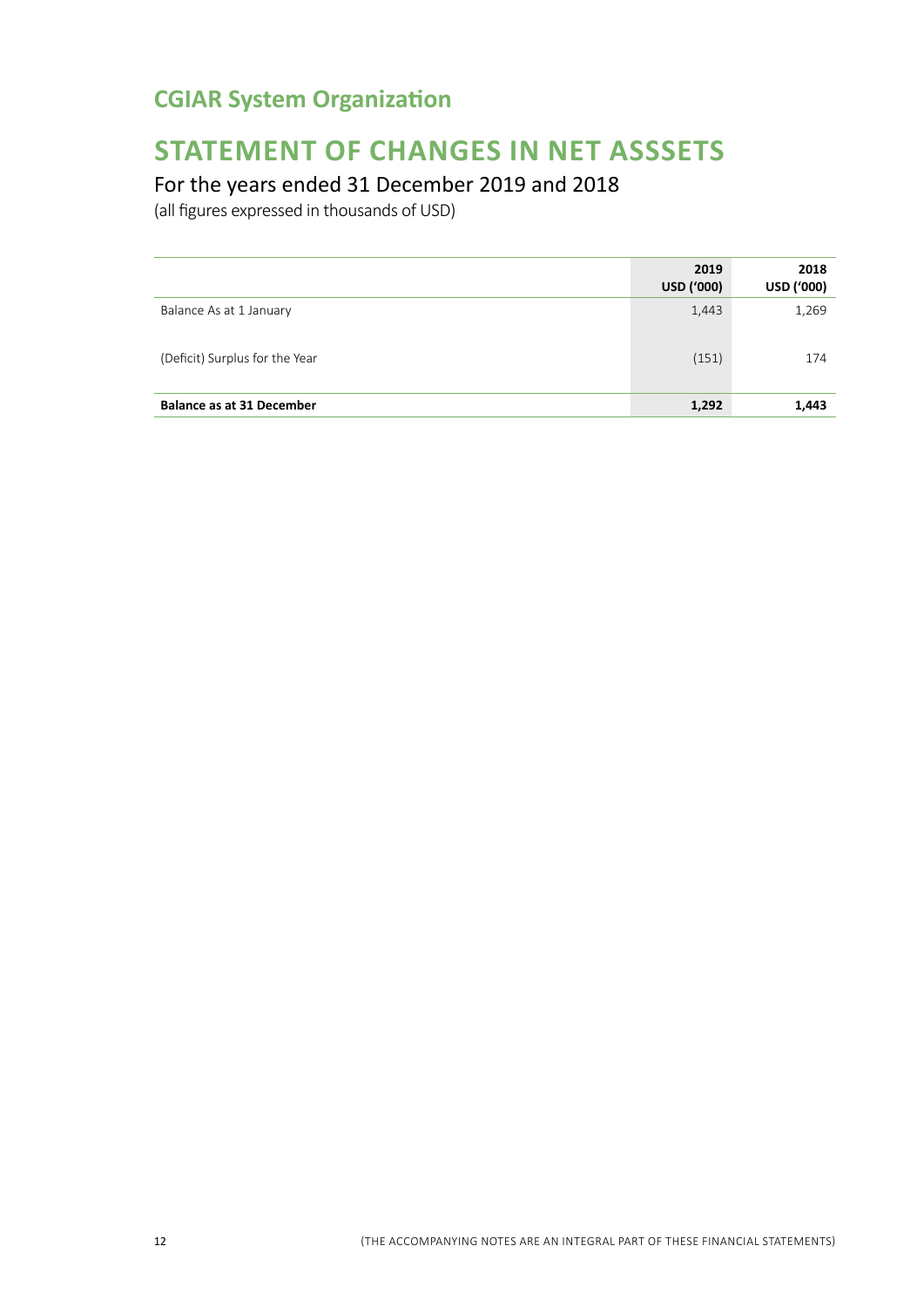### **NOTES TO FINANCIAL STATEMENTS**

For the years ended 31 December 2019 and 2018

(all figures expressed in thousands of USD)

### **1. General Information**

As defined in the Charter of the CGIAR System Organization ("Charter"), the purpose of the System Organization is to provide support to the CGIAR System. Led by the Executive Director, the CGIAR System Management Office manages the day-to-day operations of the System Organization, the CGIAR System Management Board and the CGIAR System Council, and facilitates collaboration within the CGIAR System.

The CGIAR System Organization is an independent international organization with such international legal personality as may be necessary for the exercise of its functions and powers, and the fulfilment of its purposes, including without prejudice to the generality of the foregoing, the legal capacity:

- (a) to enter into treaties, agreements, arrangements and contracts;
- (b) to acquire and dispose of movable and immovable property;
- (c) to institute and respond to legal proceedings.

The System Organization is not subject to statutory laws and regulations which would require the entity to prepare a full set of annual financial statements. However, due to decisions taken by the CGIAR System Council and the System Management Board in July 2016, the System Organization continued to operate pursuant to the "Joint Agreement entered into between the CGIAR Consortium and the Fund Council of the CGIAR Fund represented by the World Bank"<sup>5</sup>. Pursuant to article 19.3 of the Joint Agreement, the System Organization is required to present a full set of annual financial statements to provide all stakeholders with a comprehensive annual review of its business performance and financial position.

#### **1.1. Headquarters Agreement with the French Government**

On 4 March 2013, CGIAR signed an Agreement with the French Government regarding "Headquarters of the Consortium and its privileges and immunities in the French Territory"<sup>6</sup> . On 31 March 2015, an agreement was signed with the Région Occitanie (formerly titled Languedoc-Roussillon) providing an office building located at 1000 avenue Agropolis, F-34394 Montpellier Cedex 5, France, from where the System Organization operates. The building includes 790 sqm of office, meeting and open space, and the facility is built on a piece of land of approximately 1,000 sqm, which is part of the Agricultural Agropolis Park. The facility is provided by the Région Occitanie free of charge except for an agreed upon late modification for which the System Organization agreed to reimburse the Région with a payment of EUR 10,474 during the first five years of occupation. The agreement is in place for a duration of 20 years and if not renewed the facility shall be returned to the Région Occitanie.

<sup>5</sup> Approved by the former Fund Council on 5 April 2011 and the System Management Board in July 2016

As now amended by the French Government in December 2016, to reflect the June 2016 governance transition and the new operating name of the CGIAR System Organization.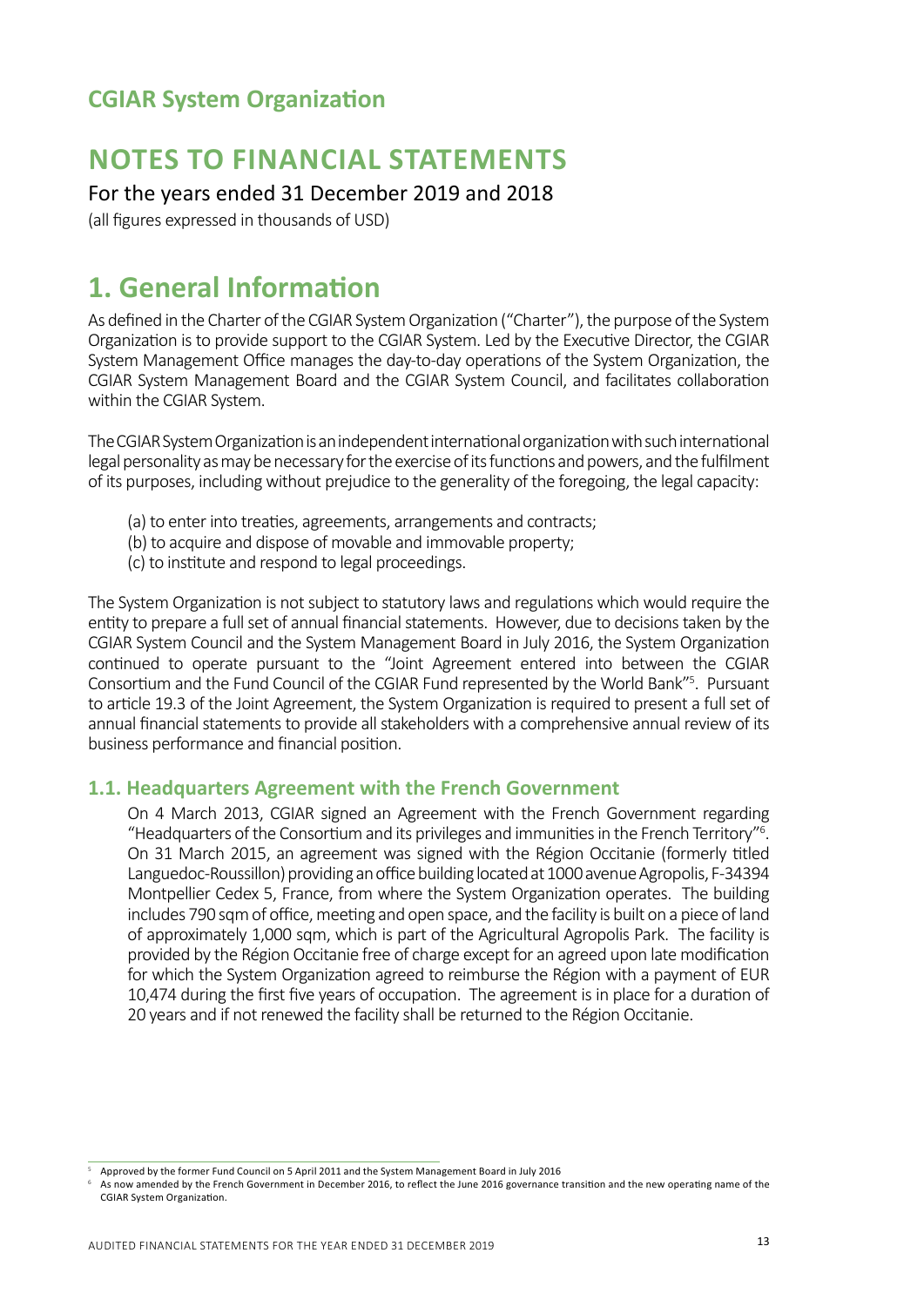# **2. Vision and Mission**

CGIAR's vision is a world free of poverty, hunger and environmental degradation. CGIAR's mission is to advance agricultural science and innovation to enable poor people, especially women, to better nourish their families, and improve productivity and resilience so they can share in economic growth and manage natural resources in the face of climate change and other threats. CGIAR's 2016–2030 Strategy and Results Framework (SRF)<sup>7</sup> defines CGIAR's aspirations and strategic actions to deliver on our mission, with the actions of the System Organization operationally aligned to that SRF due to the organization's status as one part of the collective whole of the definition of the CGIAR System.<sup>8</sup>

### **3. Summary of Significant Accounting Policies**

This note provides a list of the significant accounting policies adopted in the preparation of these financial statements. These policies have been consistently applied to all the years presented, unless otherwise stated.

#### **3.1. Basis of Preparation**

The Financial Statements have been prepared in accordance with International Financial Reporting Standards (IFRS). IFRS also covers all International Accounting Standards (IAS) and all interpretations of the International Financial Reporting Interpretations Committee, previously called the Standard Interpretation Committee (SIC).

The financial statements as of and for the year ended 31 December 2019 ("**Financial Statements**"), approved by the CGIAR System Management Board on 7 May 2020,<sup>\*</sup> have been prepared on a going concern basis. The approach adopted by the CGIAR System Organization for the management of financial risks is discussed in Note 4 "Management of Financial Risks" below.

Financial statement formats and related classification criteria adopted by the System Organization, in accordance with IAS 1 – Presentation of Financial Statements, are as follows:

**Statement of Financial Position** has been prepared using the current/non-current distinction;

**Statement of Activities and Other Comprehensive Income** has been prepared by classifying expenses based on their function;

**Cash Flow Statement** presents the cash flows generated by operating activities using the "indirect method".

#### **3.2. Other Accounting Policies**

A brief description of the accounting policies and principles adopted in preparing the Financial Statements is provided in the following pages.

#### **a) Foreign currency translations**

#### *Functional and presentation currency*

Items included in the Financial Statements are measured using the currency of the primary economic environment in which the CGIAR System Organization operates (the "functional currency").

The Financial Statements are presented in USD, which is the System Organization functional and presentation currency. Assets and liabilities denominated in other currencies are converted

<sup>7</sup> SRF 2016–2030: http://www.cgiar.org/?s=strategy+and+results+framework&s\_area=all

CGIAR System Framework, definitions, item (g).

<sup>\*</sup> Decision Ref: SMB/M17/DP9; Meeting Summary available at https://storage.googleapis.com/cgiarorg/2020/05/0a8fed53-smb17-06\_chairssummary.pdf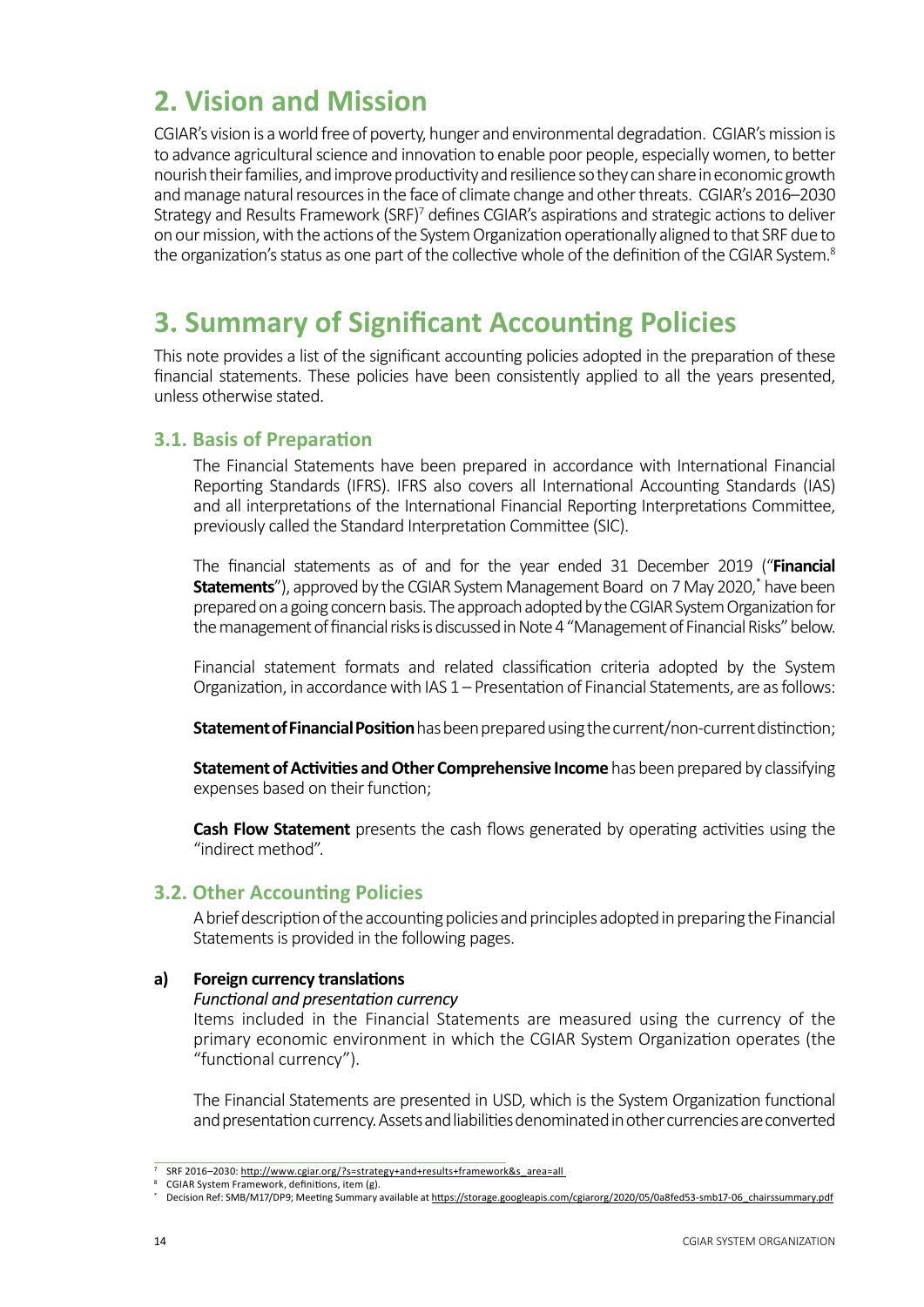at the exchange rate in effect at the end of each fiscal year. Grants received in currencies other than USD are recorded at market exchange rates in effect at the time the grant is received or, if outstanding as of 31 December, revalued at the market exchange rate in effect on that day.

#### *Transactions and balances*

Transactions denominated in foreign currency are translated into the functional currency using the prevailing exchange rate on the date of the transactions. Foreign exchange gains and losses resulting from the settlement of such transactions and from the translation of monetary assets and liabilities denominated in foreign currencies at year end exchange rates are generally recognized in the income statement.

#### **b) Revenue recognition**

#### *Grant revenue*

Most of the revenue is derived through the recognition of revenue from restricted grants. Restricted grants are those that are received from a transfer of resources, including Window 1 funds transferred from the CGIAR Trust Fund to the CGIAR System Organization in return for past or future compliance with specific conditions. These grants are recognized as revenue once there is reasonable assurance that the System Organization has complied with the conditions attached. Restricted grants are recognized as revenue where expenses for that grant are incurred.

Restricted grants in currencies other than USD, are recorded as income and expenses at the exchange rate in effect at the time of receipt of funds. Grants related to acquisition of assets are recognized as a reduction of the carrying value of the asset and systematically taken as a reduction of depreciation over the useful life of the asset to which they refer.

#### *Other revenue*

Other revenue is measured at the fair value of the consideration received or receivable. The System Organization recognizes revenue when the amount of revenue can be reliably measured, it is probable that future economic benefits will flow to the System Organization and risks and rewards of the underlying goods or services have been transferred.

#### **c) Cash and cash equivalents**

Cash and cash equivalents are defined as cash on hand, demand deposits with financial institutions, other short-term and highly liquid investments with original maturities of three months or less that are readily convertible to known amounts of cash and which are subject to an insignificant risk of changes in value.

#### **d) Accounts receivable**

Receivables are recognized initially at fair value and subsequently measured at amortized cost using the effective interest method less provision for impairment.

Receivables are generally defined as claims held against others for the future receipt of money, goods or services and include claims from Funders, advances to employees, and advances to CGIAR Research Centers and claims against third parties for services rendered.

Accounts receivable from Funders consist of claims from Funders for grants pledged in accordance with the terms specified by the Funder. It also pertains to claims for expenses paid on behalf of projects more than cash received from Funders.

#### **Recognition**

• *Unrestricted grants:* Receivables from unrestricted grants are recognized in full in the period specified by the Funder. Before an unrestricted grant can be recognized as revenue, enough verifiable evidence should exist documenting that a commitment was made by the Funder and received by the organization.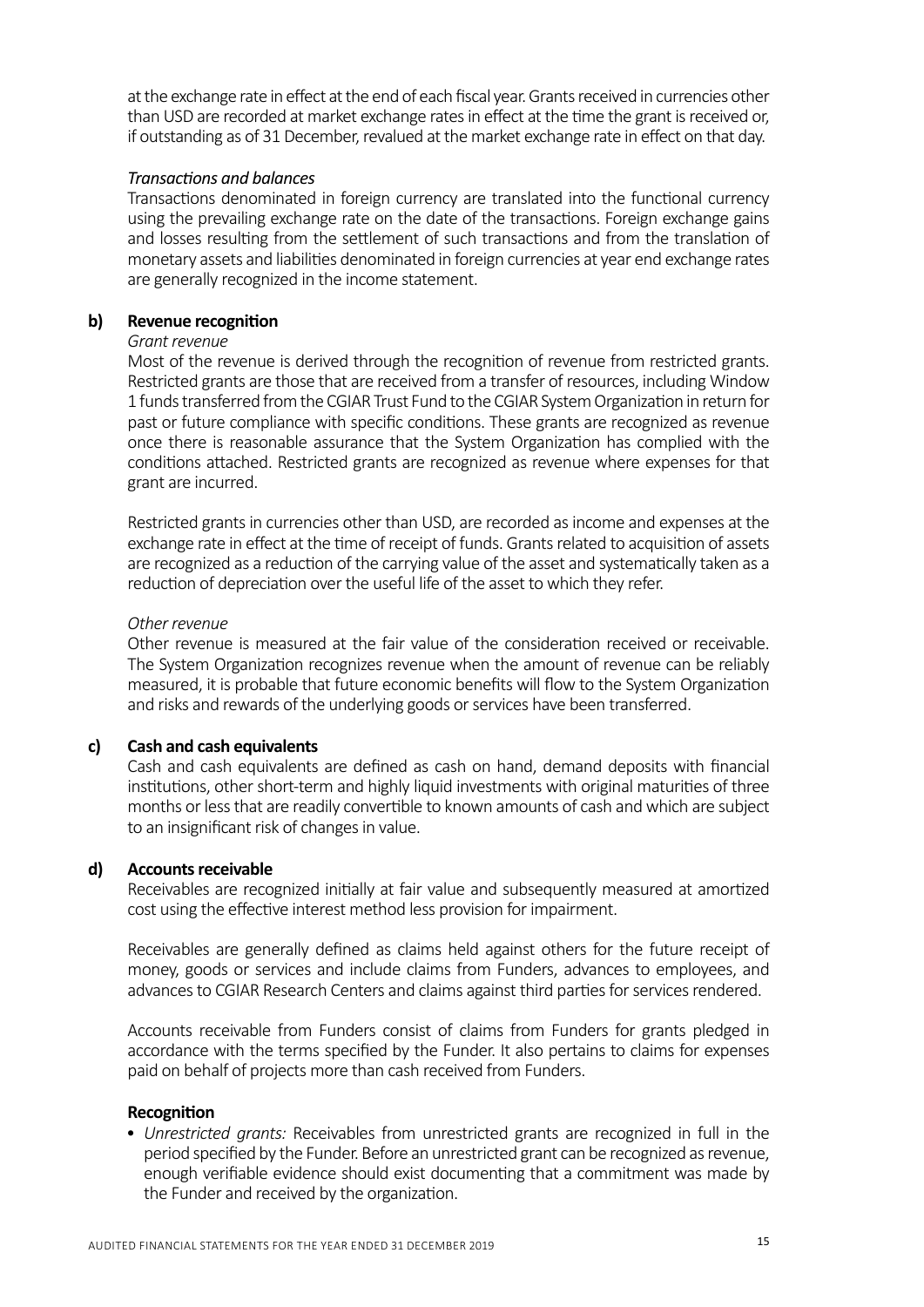- *Restricted grants:* Receivables from restricted grants are recognized in accordance with the terms of the underlying contract.
- Receivables from employees are recognized as they arise and cancelled when payment is received.
- Advances to other CGIAR Research Centers are recognized when the cash or other assets borrowed are delivered or when payment is made for a liability of another Center.
- Other receivables are recognized upon the occurrence of event or transaction which gives the System Organization a legal claim against others.

#### **e) Property, plant and equipment**

Property, plant and equipment are valued at acquisition cost, net of the corresponding accumulated depreciation, and accumulated losses for impairment that:

- Are held by the CGIAR System Organization for the delivery of its mission;
- Are expected to be used for more than one year; and
- Have an individual purchase price of USD 5,000 or greater including VAT, freight and installation costs.

All acquisitions that do not meet these criteria will be defined as "controllable assets" and expensed in the period of purchase.

#### *Depreciation*

Depreciation is the systematic allocation of the depreciable amount of an individual asset over its useful life. The System Organization will recognize deprecation on a linear basis as follows:

| 2. Computer, network systems, and telecommunication equipment  3 years |  |
|------------------------------------------------------------------------|--|

#### *Disposals*

An item of property, plant and equipment and any significant part is derecognized upon disposal or when no future economic benefits are expected to arise from the continued use of the asset. Any gain or loss arising on the disposal or retirement of an item of property, plant and equipment is determined as the difference between the sales proceeds and the carrying amount of the asset and is recognized in the statement of activities and other comprehensive income.

#### **f) Accounts payables**

These amounts represent liabilities for goods and services provided to the CGIAR System Organization which are unpaid. Trade and other payables constitute current liabilities unless payment is not due within 12 months after the reporting period. They are recognized initially at their fair value and subsequently measured at amortized cost using the effective interest method.

#### **g) Provisions**

Provisions are recognized when the CGIAR System Organization has a present legal or constructive obligation as a result of past events, it is probable that an outflow of resources will be required to settle the obligation, and the amount can be reliably estimated. Provisions are not recognized for future operating costs.

Provisions are measured at the present value of the the CGIAR System Management Office's best estimate of the expenditure required to settle the present obligation at the end of the reporting period. The discount rate used to determine the present value is a pre-tax rate that reflects current market assessments of the time value of money and the risks specific to the liability. The increase in the provision due to the passage of time is recognized as interest expense.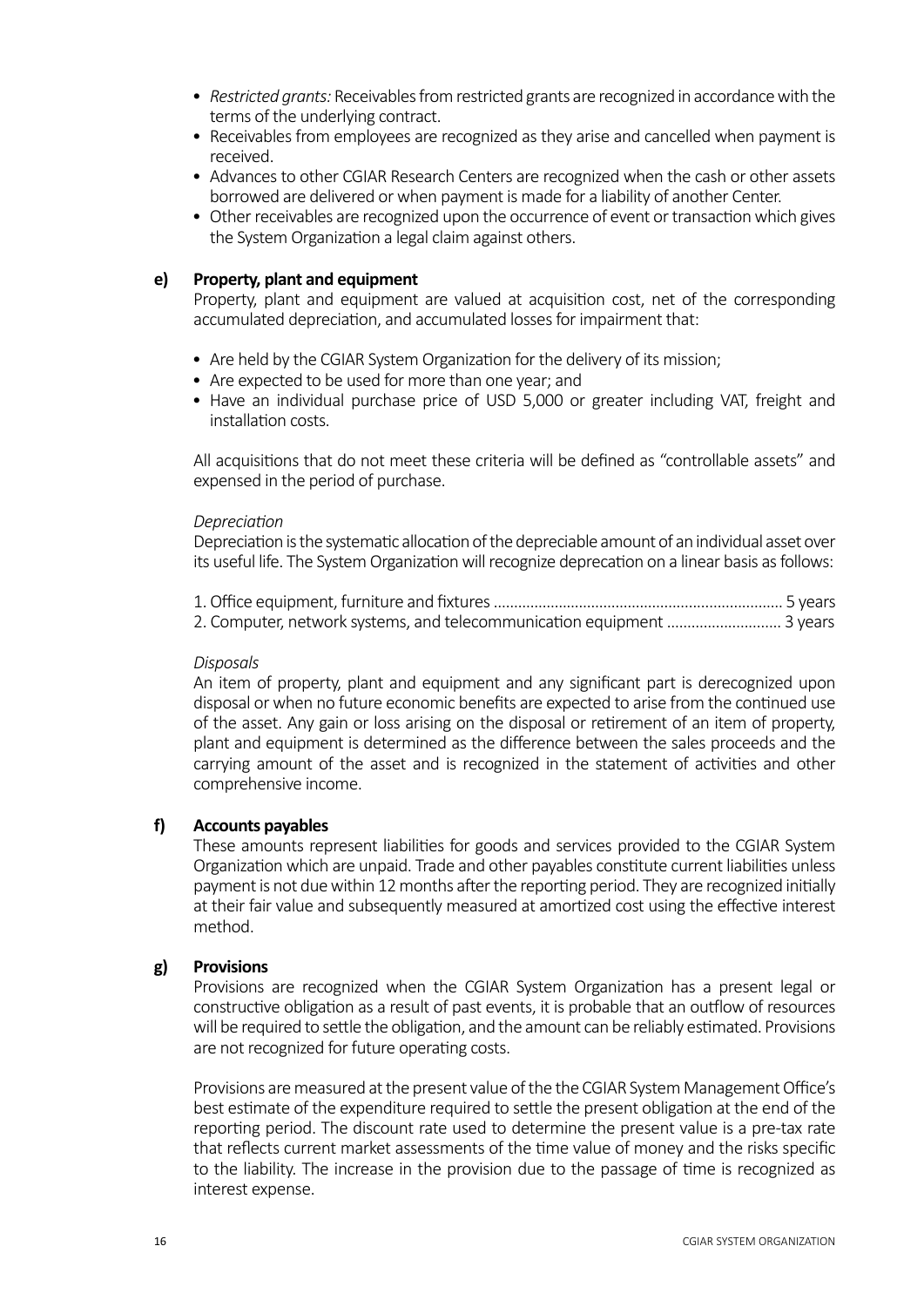When the System Organization expects some or all of a provision to be reimbursed, the reimbursement is recognized as a separate asset, but only when the reimbursement is certain. The expense relating to a provision is presented in the statement of financial activity net of any reimbursement.

#### **h) Employee benefits**

#### *Short-term employee benefits*

Liabilities for wages and salaries, including bonuses (if any) that are expected to be settled wholly within 12 months after the end of the period in which the employees render the related service, are recognized in respect of employees' services up to the end of the reporting period and are measured at the amounts expected to be paid when the liabilities are settled. The liabilities are presented as current employee benefit obligations in the balance sheet.

#### *Defined contribution plan*

The CGIAR System Organization contributes to a defined contribution retirement benefit plan for all qualifying employees. The monthly contribution is 16% of gross salary. Contributions to the defined contribution plan are recorded as expenses as incurred. The assets of the defined contribution plan are held separately from those of the System Organization in the name of the Trustees.

#### **i) Net assets**

Net assets include general designated and undesignated reserves in their utilization. Designated reserves are typically dedicated to serve the acquisition or replacement of property, plant and equipment (capital fund) and are referred to capital invested in fixed assets.

#### **j) Rounding of amounts**

All amounts disclosed in the Financial Statements and notes have been rounded off to the nearest thousand unless otherwise stated.

#### **k) Accrual basis**

The CGIAR System Organization adopts an accrual basis of accounting. Under the accrual basis of accounting, transactions and events are recognized when they occur (and not when cash or its cash equivalent is received or paid) and these are recorded in the accounting books and reported in the Financial Statements during the periods to which they relate. Expenses are recognized in the Statement of Activities and Other Comprehensive Income based on a direct association between the costs incurred and the earnings of specific items of revenue.

#### **l) Income taxes**

Pursuant to the Headquarters Agreement with the French Government (see Note 1.1 "Headquarters Agreement with the French Government"), the CGIAR System Organization is exempt from income taxes. Consequently, the System Organization does not account for income tax in its financial statements.

#### **3.3. New and Amended International Financial Reporting Standards Effective for the Current Year**

The following standards and interpretations issued by the International Accounting Standards Board (IASB) have mandatory application in 2019 and have been applied in the preparation of these statements.

#### **a) International Financial Reporting Standards (IFRS) 16**

International Financial Reporting Standards 16 provides a comprehensive model for the identification of lease arrangements and their treatment in the financial statements for both lessors and lessees. IFRS 16 replaces IAS 17 effective 1 January 2019, with earlier application permitted. IFRS 16 has the following transition provisions: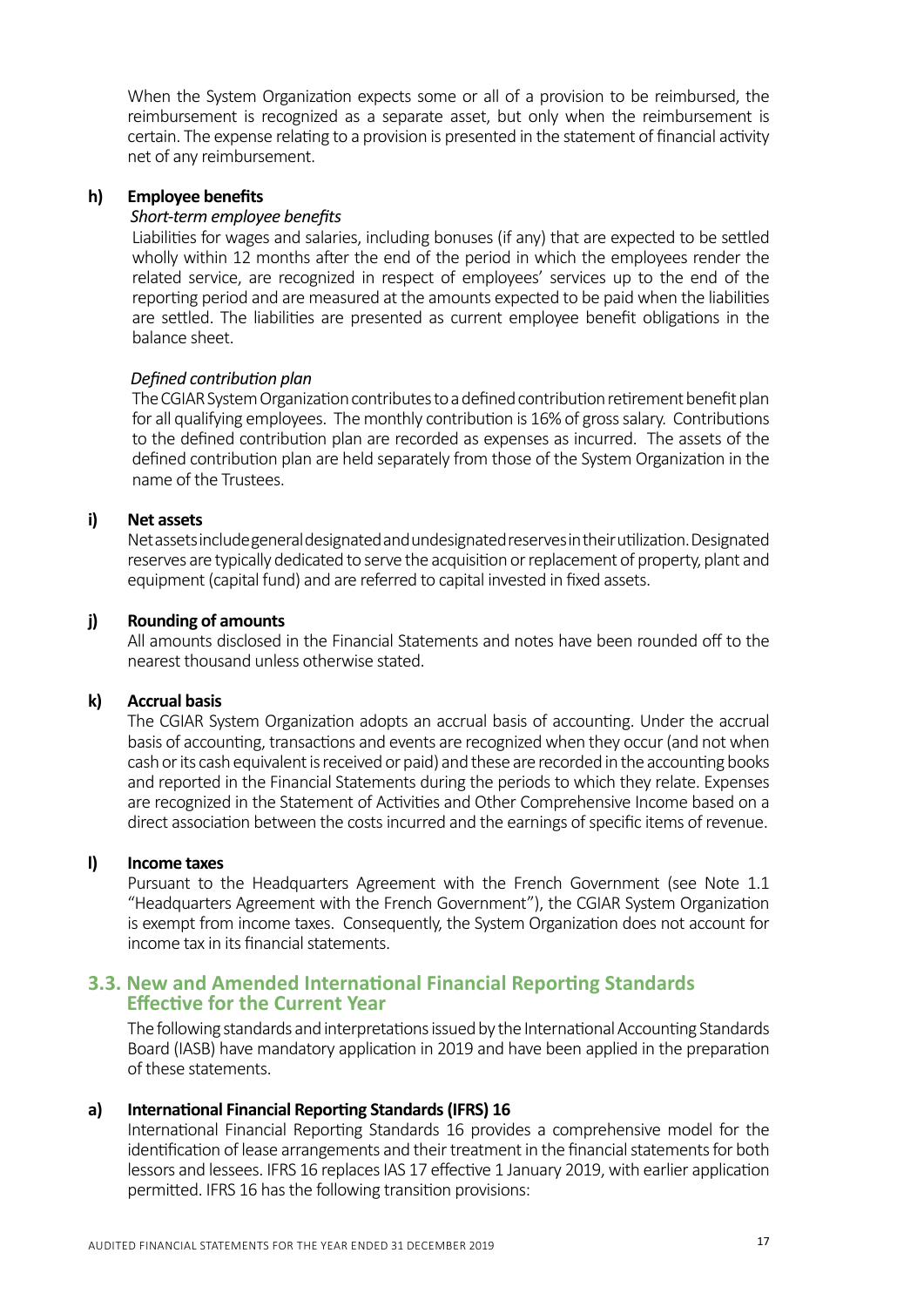- Existing finance leases: continue to be treated as finance leases.
- Existing operating leases: option for full or limited retrospective restatement to reflect the requirements of IFRS 16.

Based on CGIAR System Management Office's analysis, the CGIAR System Organization does not have any leasing contract that should be considered under the IFRS 16 standard.

As mentioned in "1.1. Headquarters Agreement with the French Government", in accordance with the agreement signed on 31 March 2015 with the Région Languedoc Roussillon, the Headquarters of the CGIAR System Organization is provided by the Région Occitanie free of charge. Therefore, there are no right of use asset and no debt to recognize under IFRS 16.

### **4. Management of Financial Risks**

The activities of the CGIAR System Organization are exposed to the following financial risks: market risk (including exchange rate risk), credit risk, and liquidity risk. As discussed in Note 20 "Subsequent Events — COVID-19 Pandemic", on 30 January 2020, the World Health Organization declared a global health emergency with regards to COVID-19. On 11 March 2020, COVID-19 was further declared a pandemic by the World Health Organization. Most governments are taking restrictive measures to contain its further spread, affecting free movement of people and goods, which has placed the global economy into a state of uncertainty. It is unknown how long these conditions will last but it is too early for the System Organization to have a reasonable estimate of the future impact for the System Organization.

The CGIAR System Management Office identifies and assesses financial risks in accordance with the CGIAR System Organization Risk Management Policy, Risk Management Framework of the CGIAR System, and the accompanying Risk Management Guidelines of the CGIAR System.

#### **4.1. Market Risk**

The CGIAR System Organization is exposed to market risks associated with exchange rates.

#### **a) Exchange rate risk**

The System Organization operates internationally and is exposed to foreign exchange risk arising when its business transactions are in currencies other than USD, the latter being the currency with which the organization predominantly operates. The System Organization is exposed to foreign currency risk arising primarily through foreign exchange operations risk. Although the System Organization predominantly executes operating activities in USD, it is nevertheless exposed to foreign currency risk in connection with scheduled payments in currencies other than USD.

In general, this mainly relates to foreign currency denominated payables for local and international operations and payments of salaries which are denominated in EUR. The System Organization monitors the exposure to foreign currency risk arising from operating activities and based on the limited transactions in foreign currencies, does not use derivative financial instruments to hedge its foreign exchange exposure in relation to investments or cash flows.

The System Organization is primarily exposed to changes in USD/EUR exchange rates. The sensitivity of the Statement of Activities and Other Comprehensive Income to changes in the exchange rate arises mainly from EUR-denominated cash and cash equivalents, accounts receivable and payables.

The System Organization maintains its financial instruments in USD. The impact on the net surplus (deficit) of the organization of a reasonably possible change in the USD exchange rate in comparison to EUR can be determined by considering the impact of a 10% shift in the exchange rate.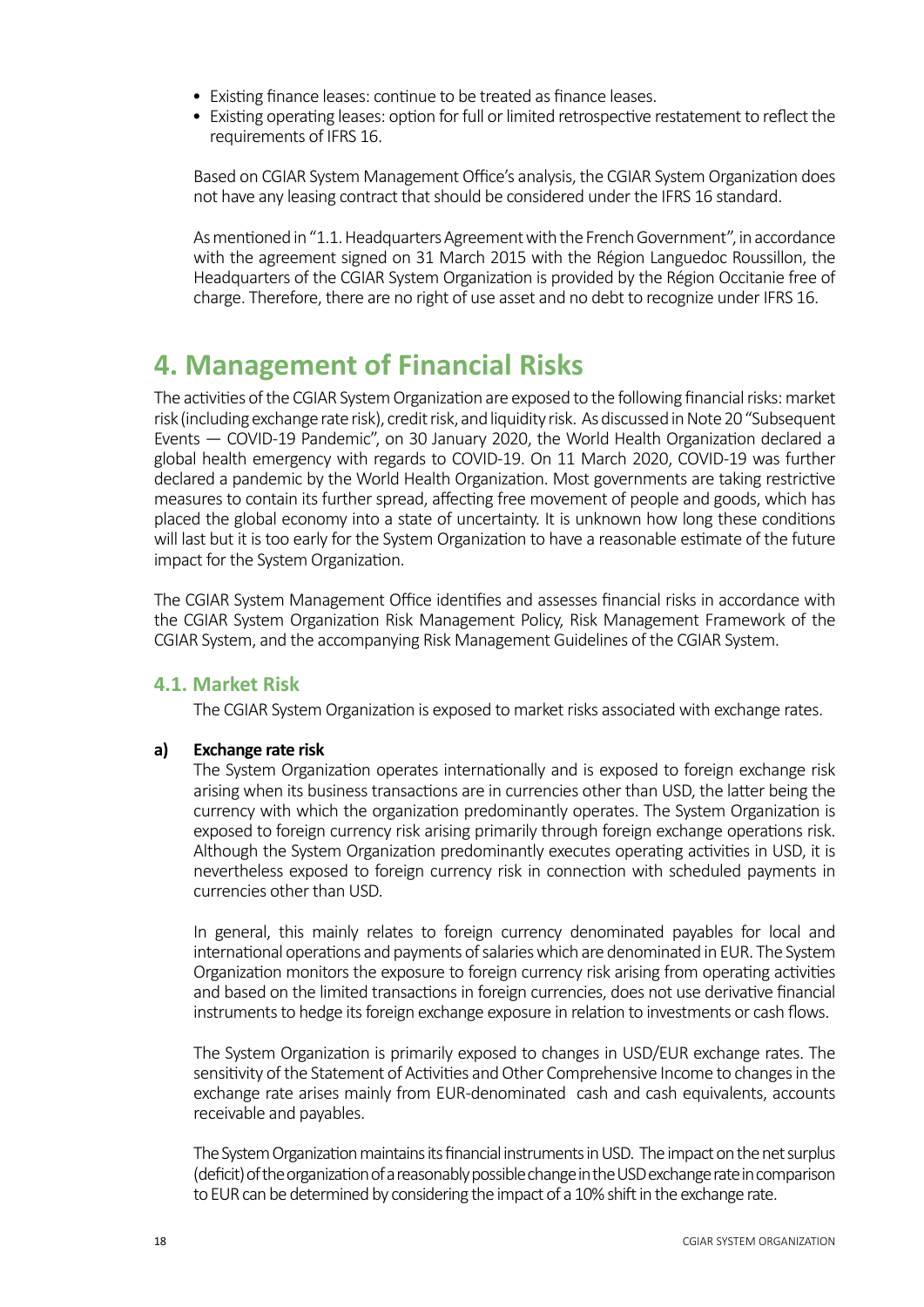| 31 December 2019 | <b>Exchange Rate to USD</b> |               |              |      | <b>Sensitivity Impact on Surplus (Deficit)</b> |       |  |
|------------------|-----------------------------|---------------|--------------|------|------------------------------------------------|-------|--|
|                  | Rate as at<br>31 December   | 10%<br>Higher | 10%<br>Lower | High | Low                                            | Range |  |
|                  |                             |               |              | USD  | <b>USD</b>                                     | USD   |  |
| EUR              | 0.89                        | 0.98          | 0.81         | 10   | (27)                                           | 37    |  |

| 31 December 2018 | <b>Exchange Rate to USD</b> |               |              |      | <b>Sensitivity Impact on Surplus (Deficit)</b> |            |
|------------------|-----------------------------|---------------|--------------|------|------------------------------------------------|------------|
|                  | Rate as at<br>31 December   | 10%<br>Higher | 10%<br>Lower | High | Low                                            | Range      |
|                  |                             |               |              | USD  | USD                                            | <b>USD</b> |
| EUR              | 0.88                        | 0.97          | 0.79         | 14   | (14)                                           | 18         |

#### **b) Price risk**

The System Organization does not hold any financial instruments subject to price risk.

#### **c) Interest rate risk**

The System Organization is not subject to any significant interest rate risk as the only maturing interest rate are on the funds held in the bank accounts.

#### **4.2. Credit Risk**

The CGIAR System Organization's credit risk represents the exposure of the System Organization to potential losses due to counterparty inability to discharge the obligations undertaken. This exposure mainly relates to trade receivables deriving from claims for grants promised or pledged or for expenses paid on behalf of its operation or projects more than cash received from Funders.

The credit risk for the System Organization's operation is considered low since its primary function is that of a secretariat and not an implementer of projects. In addition, Funders consist primarily of large international organizations, and governments. In the ordinary course of business, the System Organization faces the risk that receivables from CGIAR Research Centers may not be paid on the due date leading then to an increase in their age and in insolvency.

To mitigate the credit risk associated with its counterparties, CGIAR System Management Office constantly reviews its credit exposure and monitors the collection of receivables on the contractually agreed due dates. The assets are reported gross of impairment losses calculated based on the default risk of the counterparties, considering the information available on solvency as well as historical data. Credit risk also arises from cash and cash equivalents and deposits with banks and financial institutions. The organization mitigates this risk by ensuring that funds are maintained only in reputable well-established financial institutions.

#### *For trade receivables:*

- Reviews of aging reports are carried out monthly and provisions for doubtful amounts made for any potentially unrecoverable amounts. A provision will be included in the accounts made for all receivables that are past due, and not supported with an agreed upon settlement plan, on the following basis:
	- 10% provision for receivables or services outstanding between 6 months and 9 months
	- 50% provision for receivables or services outstanding between 9 months and 12 months;
	- 100% provision for receivables outstanding more than 12 months.

If a payment is received for a debt that was previously provisioned, the payment is recorded in the receivables sub-ledger and the provision is reversed.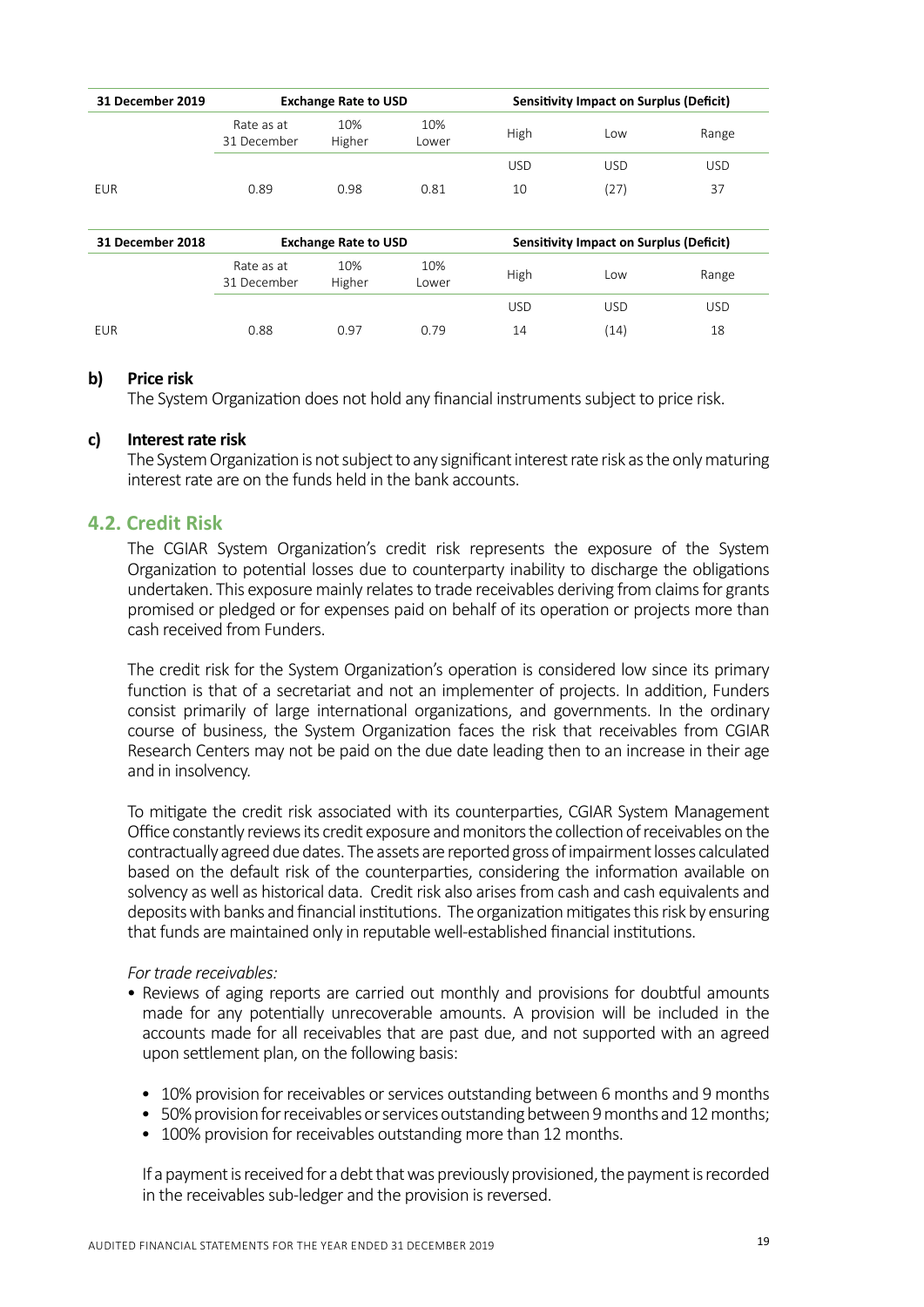• Advances to partner and hosted CGIAR Research Centers are subject to the System Organization's internal requirements to limit losses arising from funds advanced by the System Organization.

|                               |                    | As at 31 December  |
|-------------------------------|--------------------|--------------------|
|                               | 2019<br>USD ('000) | 2018<br>USD ('000) |
| Not yet overdue               | 290                | 761                |
| Overdue 1-30 days             | 66                 | 3                  |
| Overdue 30-90 days            | 139                |                    |
| Overdue 91-120 days           | 30                 | 13                 |
| Overdue by more than 120 days | 112                | 199                |
| <b>Total</b>                  | 637                | 976                |

#### **4.3. Liquidity Risk**

Liquidity risk takes place when the CGIAR System Organization has insufficient financial resources available to meet its financial obligations and commitments when due. The System Organization's management of liquidity risk in the ordinary course of business involves maintaining a sufficient level of cash to maximize the efficiency of management of financial resources.

Cash flows required to settle other financial liabilities, other than those to lenders, do not differ significantly from the recognized carrying amount. In this regard, it is noted that there is no significant concentration of liquidity risk, either in relation to financial assets or in relation to the sources of finance due to short-term period:

| As at 31 December 2019                       | <b>Carrying Amount</b> | <b>Within 12 Months</b> | <b>Between 1 and 5 Years</b> | Over 5 Years      |
|----------------------------------------------|------------------------|-------------------------|------------------------------|-------------------|
|                                              | <b>USD ('000)</b>      | <b>USD ('000)</b>       | <b>USD ('000)</b>            | <b>USD ('000)</b> |
| Payables                                     | 6,558                  | 6.558                   |                              |                   |
| Other Current and<br>Non-Current Liabilities | 2,545                  | 2,545                   | -                            |                   |
| <b>Total</b>                                 | 9,103                  | 9,103                   |                              |                   |

| As at 31 December 2018                       | <b>Carrying Amount</b> | <b>Within 12 Months</b> | <b>Between 1 and 5 Years</b> | Over 5 Years      |
|----------------------------------------------|------------------------|-------------------------|------------------------------|-------------------|
|                                              | <b>USD ('000)</b>      | USD ('000)              | <b>USD ('000)</b>            | <b>USD ('000)</b> |
| Payables                                     | 6,183                  | 6.183                   |                              |                   |
| Other Current and<br>Non-Current Liabilities | 998                    | 998                     |                              |                   |
| <b>Total</b>                                 | 7,181                  | 7,181                   | -                            |                   |

### **5. Use and Estimate Assumptions**

The preparation of financial statements requires that accounting standards and methods be applied, which in certain cases depend on subjective measurements and estimates based on past experience as well as assumptions which, on a case-by-case basis, are considered reasonable and realistic in the specific circumstances. The use of such estimates and assumptions influences the amounts reported in the statement of financial position, the comprehensive income statement, the statement of cash flows and the explanatory notes. Actual results for such items may differ from the amounts reported in the Financial Statements due to the uncertainties that characterize the assumptions and conditions on which such estimates were made.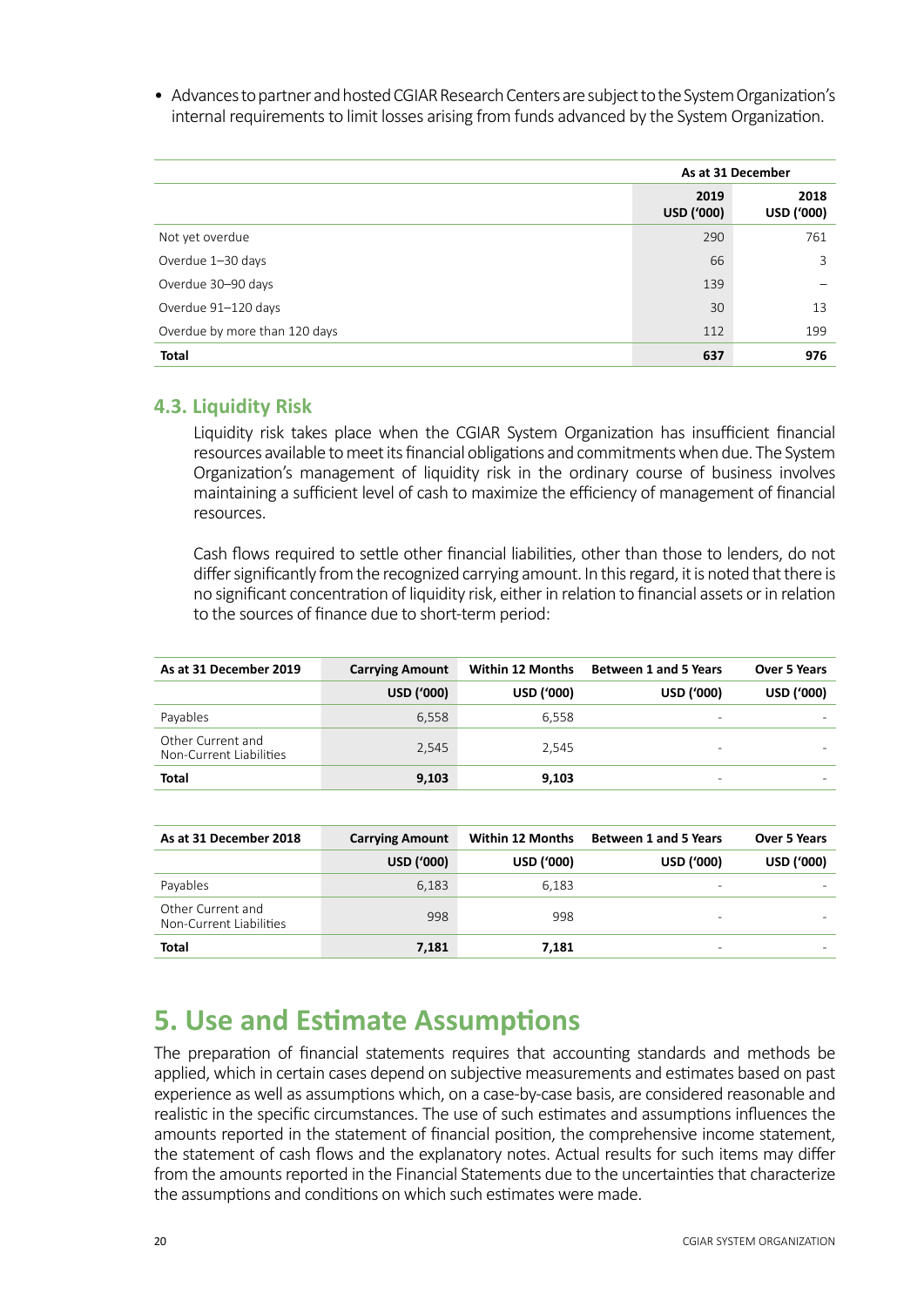# **6. Cash and Cash Equivalents**

The following table sets forth a breakdown of cash and cash equivalents:

|                                                  | As at 31 December         |                           |
|--------------------------------------------------|---------------------------|---------------------------|
|                                                  | 2019<br><b>USD ('000)</b> | 2018<br><b>USD ('000)</b> |
| BNP Paribas Account - ICARDA Funds-in-Trust      |                           | 294                       |
| <b>BNP Paribas USD Account</b>                   | 657                       | 6,456                     |
| BNP Paribas Certificates of Deposit (CoD)        | 6,097                     |                           |
| <b>BNP Paribas EUR Account</b>                   | 80                        | 315                       |
| Société Marseillaise de Crédit (SMC) USD Account | 155                       | $\overline{7}$            |
| Société Marseillaise de Crédit (SMC) EUR Account |                           | 42                        |
| Crédit Mutuel Arkéa Entreprise USD Account       |                           | 166                       |
| Cash                                             |                           | 5                         |
| <b>Total</b>                                     | 6,990                     | 7,285                     |

Short-term investments were made and matured during the year, namely Certificates of Deposit (CoD) with BNP Paribas in the amount of the estimated monthly salary and benefit commitments in USD. The investment return is accounted for as financial income.

The following investments namely Certificates of Deposit (CoD) with maturity dates in the year 2020 were made with BNP Paribas with the objective to preserve the funds received in October 2019 from the Bill & Melinda Gates Foundation (BMGF) under the CGIAR Strategic Modernization Funding Initiative Grant (Investment ID INV-002982), following the terms and conditions of the grant agreement. The investment maturity dates follow the Grant Implementation Plan.

| <b>Deposit Date</b> | <b>Maturity Date</b> | Rate  | Amount<br><b>USD ('000)</b> | <b>Interest</b><br><b>USD ('000)</b> |
|---------------------|----------------------|-------|-----------------------------|--------------------------------------|
| 14 November 2019    | 5 March 2020         | 2.20% | 1,500                       | 10                                   |
| 19 December 2019    | 19 March 2020        | 2.10% | 700                         | 4                                    |
| 14 November 2019    | 5 June 2020          | 2.10% | 2,000                       | 24                                   |
| 14 November 2019    | 5 October 2020       | 2.10% | 1,897                       | 36                                   |
| Total               |                      |       | 6,097                       | 74                                   |

### **7. Accounts Receivable**

All receivable balances are valued at their net realizable value, that is, the gross amount of receivable minus, if applicable, allowances provided for doubtful accounts.

#### **7.1. Accounts Receivable — Funders**

|                               | As at 31 December        |                    |
|-------------------------------|--------------------------|--------------------|
|                               | 2019<br>USD ('000)       | 2018<br>USD ('000) |
| 4 per 1000 - Africa Symposium | $\overline{\phantom{0}}$ | 34                 |
| Window $1 & 2 (i)$            | 2,221                    |                    |
| Gender II (ii)                | 5                        | ۰                  |
| <b>Total</b>                  | 2,226                    | 34                 |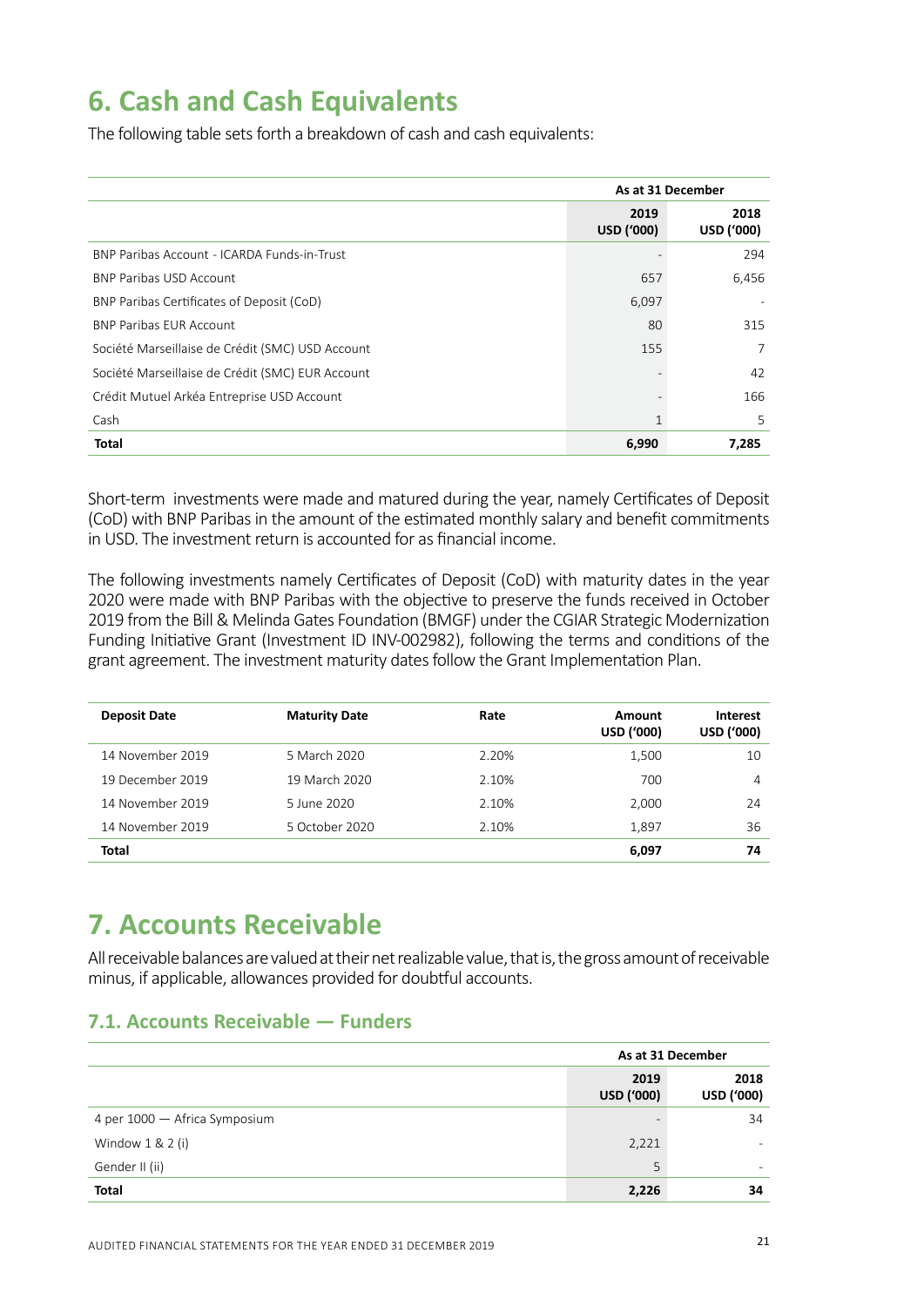"Accounts Receivable – Funders" consist of claims for grants promised from Funders or pledged in accordance with the terms specified by the Funder. It also pertains to claims from Funders for expenses paid on behalf of projects in excess of cash received.

- (i) Includes USD 1 million of funds for the special alliance fund contribution from Window 1.
- (ii) The amount at 31 December 2019 represents the final disbursement due in the year 2020 as per the conditions of the Grant Agreement #1008980-001 "Support to the CGIAR to Strengthen Gender Equality in Research and in the Workspace" funded by the International Development Research Centre of Canada (IDRC).

#### **7.2. Accounts Receivable — Employees**

|           | As at 31 December        |                    |
|-----------|--------------------------|--------------------|
|           | 2019<br>USD ('000)       | 2018<br>USD ('000) |
| Employees | $\overline{\phantom{0}}$ |                    |

The amount represents travel advances paid to employees in December 2019.

#### **7.3. Accounts Receivable — CGIAR Research Centers**

|                            | As at 31 December  |                          |
|----------------------------|--------------------|--------------------------|
|                            | 2019<br>USD ('000) | 2018<br>USD ('000)       |
| Africa Rice                | 23                 | 8                        |
| Bioversity (i)             | 213                | $\mathbf{1}$             |
| <b>CIAT</b>                | $\mathbf{1}$       | $\mathbf{1}$             |
| <b>CIFOR</b>               | 19                 | 44                       |
| <b>CIMMYT</b>              | $\overline{2}$     | 2                        |
| CIP                        | 10                 | $\overline{\phantom{0}}$ |
| ICARDA                     | 31                 |                          |
| <b>ICRISAT</b>             | 12                 | 5                        |
| IFPRI (ii)                 | 252                |                          |
| <b>IITA</b>                | 59                 | 28                       |
| ILRI (iii)                 | 101                | 37                       |
| <b>IRRI</b>                | 15                 | 9                        |
| <b>IWMI</b>                | 15                 | 18                       |
| World Agroforestry (ICRAF) | 118                | 95                       |
| WorldFish                  | 18                 | $\overline{4}$           |
| <b>Total</b>               | 889                | 252                      |

"Accounts Receivable — CGIAR Research Centers" mainly consist of receivables for meetings, hosting arrangements, shared services and others.

- (i) Includes advances to cover CGIAR System Organization and CGIAR Advisory Services Shared Secretariat activities hosted by Bioversity.
- (ii) Includes receivables for Big Data Platform activities hosted by the System Organization.
- (iii) Consists of advances to cover CGIAR Advisory Services Shared Secretariat activities hosted by ILRI.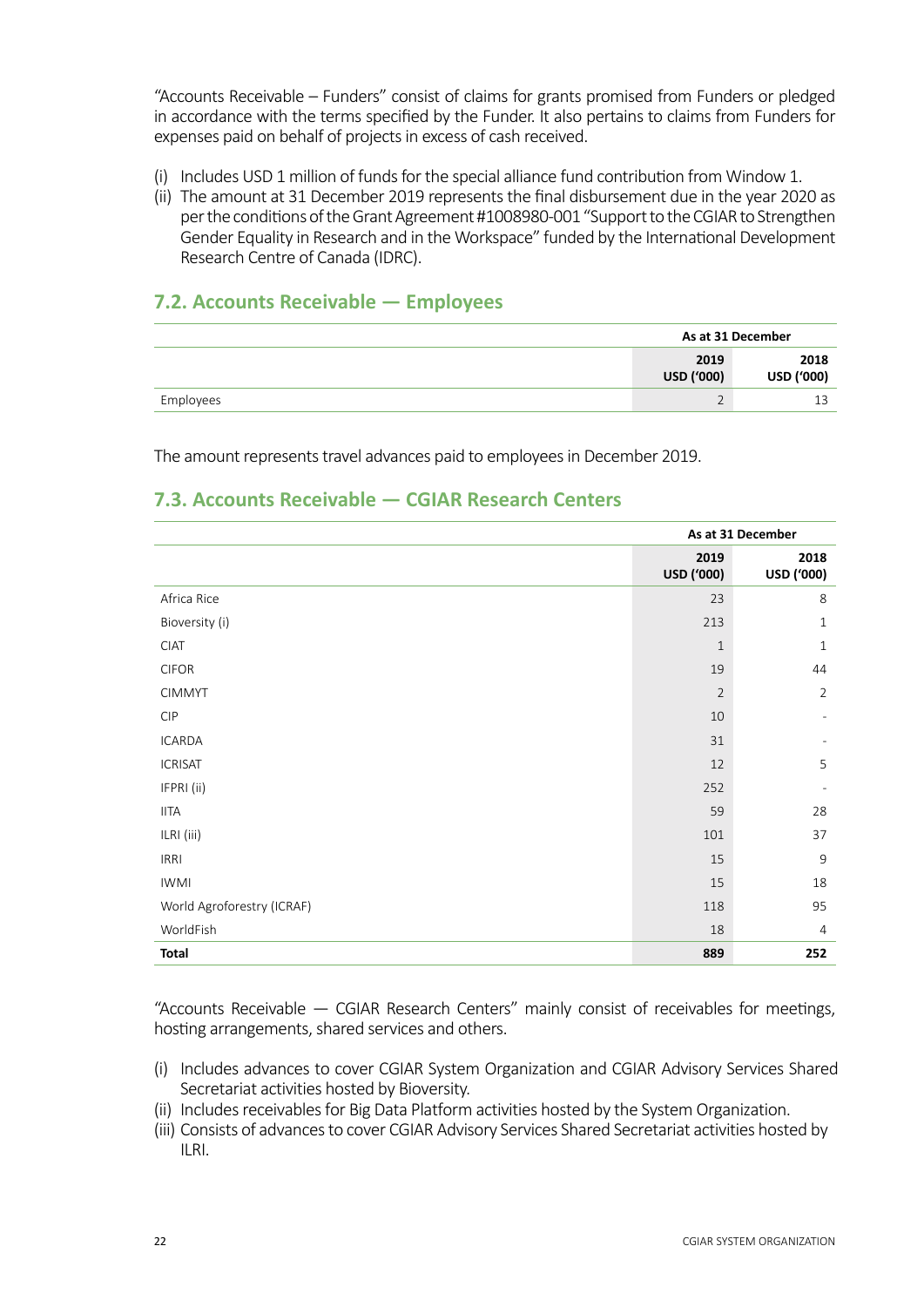#### **7.4. Accounts Receivable — Others**

|                             | As at 31 December  |                    |  |
|-----------------------------|--------------------|--------------------|--|
|                             | 2019<br>USD ('000) | 2018<br>USD ('000) |  |
| Sundry Accounts Receivable  | 7                  | 8                  |  |
| VAT Reclaimable             | 67                 | 109                |  |
| AIARC <sup>9</sup>          | 125                | 578                |  |
| Advances to Trade Creditors | 23                 | 16                 |  |
| <b>Total</b>                | 222                | 711                |  |

"Accounts Receivable – Others" mainly consist of:

- Outstanding reimbursement of VAT from the French government
- Advances to AIARC<sup>9</sup>, a third-party supplier to the CGIAR System Organization, for processing the monthly payroll, defined contribution pension contributions and health insurance premiums for the System Organization personnel.

### **8. Prepaid Expenses**

The following table sets forth a breakdown of prepaid expenses:

|                                            | As at 31 December         |                           |
|--------------------------------------------|---------------------------|---------------------------|
|                                            | 2019<br><b>USD ('000)</b> | 2018<br><b>USD ('000)</b> |
| <b>CGIAR System Organization</b>           | 73                        | 94                        |
| <b>Administratively Hosted Activities</b>  |                           |                           |
| Internal Audit Support Services            | 22                        |                           |
| Shared Services for CGIAR Research Centers | $\overline{\phantom{a}}$  | 228                       |
| Big Data Platform                          | $\qquad \qquad$           |                           |
| <b>Total</b>                               | 95                        | 329                       |

# **9. Accrued Income**

Accrued revenue relates to interest earned on investments namely Certificates of Deposit (CoD) for the period of October to December 2019 deposited in the CGIAR System Organization bank account in January 2020.

<sup>9</sup> The Association of International Agricultural Research Centers (AIARC) is a not-for-profit 501(c)(3) membership corporation, headquartered in Alexandria, Virginia, USA.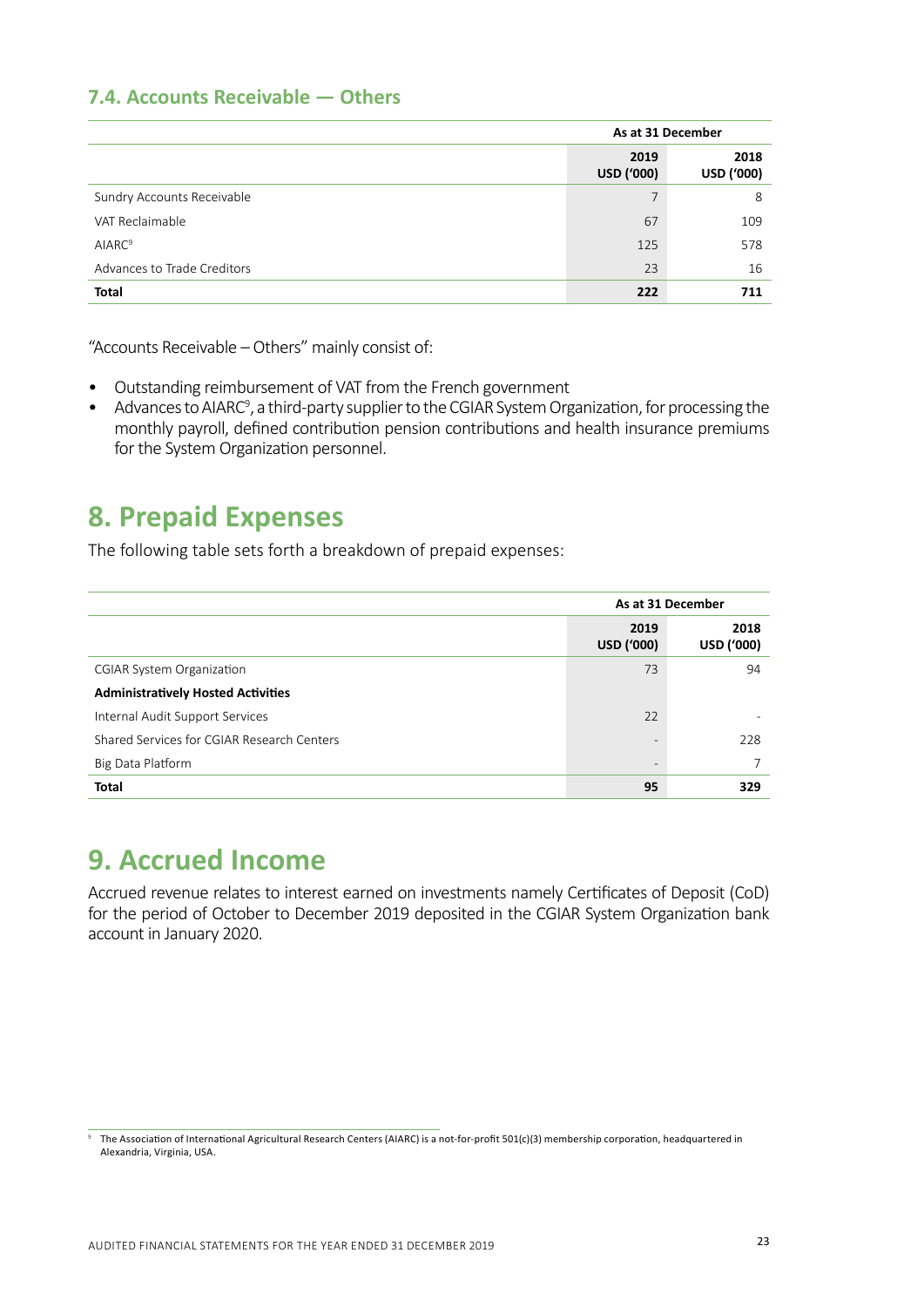# **10. Property, Plant and Equipment**

The following table sets forth a breakdown of property, plant and equipment:

|                                  | 2019<br><b>Total</b><br>USD ('000) | 2018<br><b>Total</b><br>USD ('000) |
|----------------------------------|------------------------------------|------------------------------------|
| Cost                             |                                    |                                    |
| Balance as at 1 January          |                                    |                                    |
| Additions                        | 12                                 |                                    |
| Disposals                        |                                    |                                    |
| Write-off                        | $\overline{\phantom{a}}$           |                                    |
| <b>Balance as at 31 December</b> | 12                                 |                                    |
|                                  |                                    |                                    |
| <b>Accumulated depreciation</b>  |                                    |                                    |
| Balance as at 1 January          |                                    | 49                                 |
| Additions                        |                                    |                                    |
| Disposals                        | $\qquad \qquad -$                  |                                    |
| Write-off                        | $\overline{\phantom{0}}$           | (49)                               |
| <b>Balance as at 31 December</b> | $\overline{\phantom{a}}$           |                                    |
| <b>Carrying-Forward Amount</b>   | 12                                 |                                    |

Additions in the year 2019 represent the purchase of computer equipment. In the year 2018, office equipment (USD 42) and computer equipment (USD 7) were fully depreciated after the end of their useful life.

# **11. Accounts Payable**

#### **11.1. Grants Payable — Funders and Other Sources**

|                                                       | As at 31 December         |                           |  |
|-------------------------------------------------------|---------------------------|---------------------------|--|
|                                                       | 2019<br><b>USD ('000)</b> | 2018<br><b>USD ('000)</b> |  |
| CGIAR Research Centers' Board Orientation Program (i) | 79                        | 96                        |  |
| 4 per 1000 Initiative (ii)                            | 261                       | 451                       |  |
| Gender II (iii)                                       | 154                       | 347                       |  |
| Modernization Fund (iv)                               | 5,236                     |                           |  |
| Open Access (v)                                       | $\overline{\phantom{0}}$  | 140                       |  |
| Big Data Platform (vi)                                | $\overline{\phantom{a}}$  | 106                       |  |
| Window 1 & 2 funds (vii)                              | $\overline{\phantom{a}}$  | 4,300                     |  |
| <b>Total</b>                                          | 5,730                     | 5,440                     |  |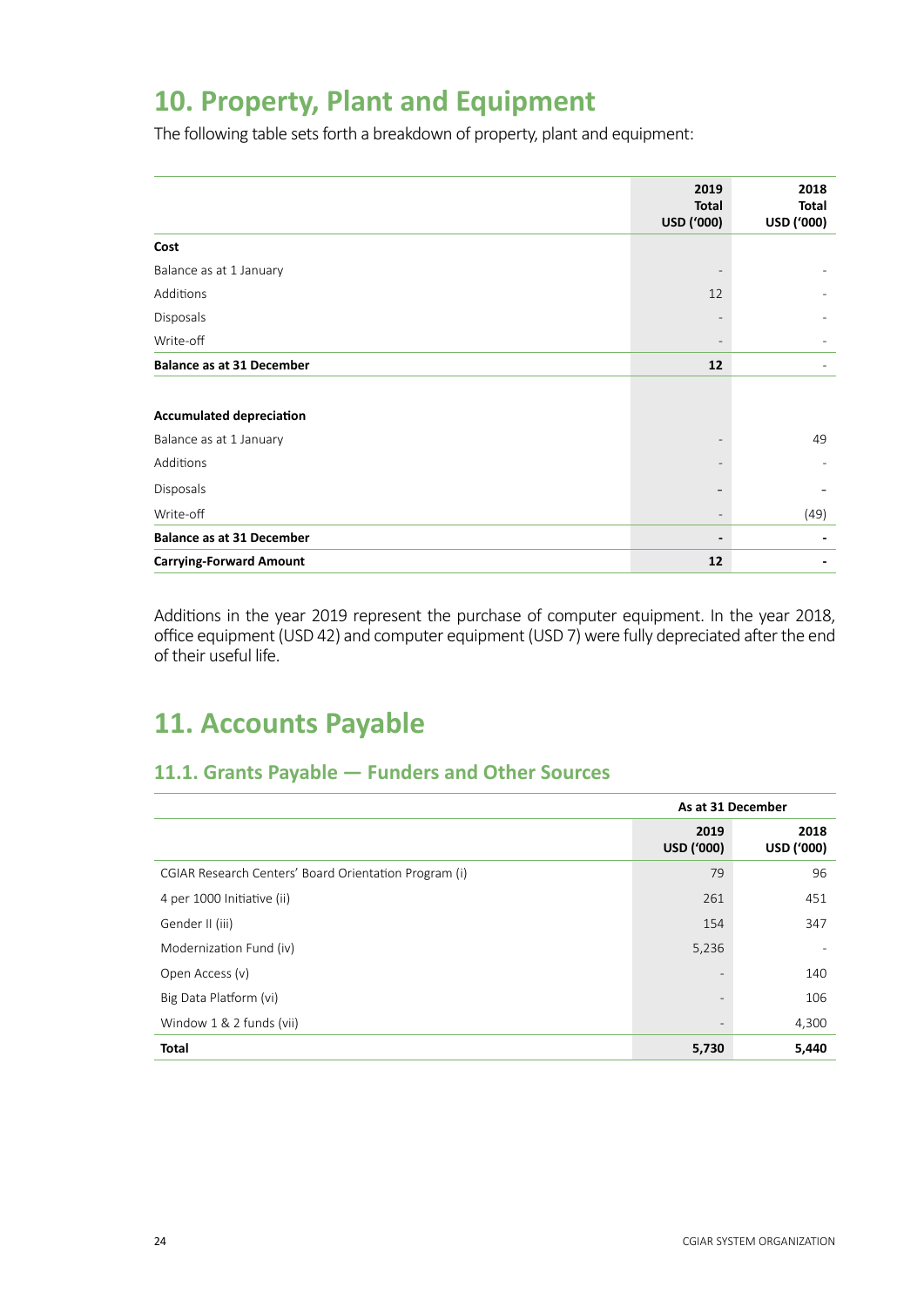These include grants received from Funders which conditions for revenue recognition are not yet met and amounts payable to Funders in respect of any unexpended funds received in advance for signed contracts:

- (i) At the decision of CGIAR Centers, the CGIAR Research Centers' Board Orientation Program took place in September 2018. Expenditures were covered by course fee paid by participants' Centers, with any remaining funds held to support future Board Orientation Programs.
- (ii) The CGIAR System Management Board authorized the Executive Director to sign, on behalf of the System Organization, an agreement for the hosting of the Secretariat of the 4 per 1000 Initiative, with effect from June 2017.
- (iii) The CGIAR Strategy and Results Framework (SRF) 2016–2030 makes an explicit commitment to tackle gender equality throughout CGIAR, including by 'closing the gender gap in equitable access to resources, information and power in the agri-food system by 2030'. The CGIAR Gender Equality Discussion Paper ("Gender II") to develop an overarching and high-level CGIAR Gender and Diversity Framework covering both gender in research as well as gender and diversity in the workplace has been funded jointly by the Bill & Melinda Gates Foundation (BMGF), the Australian Centre for International Agricultural Research and the International Development Research Centre of the Government of Canada (IDRC).
- (iv) In 2018 the CGIAR System Council established the System Reference Group (SRG) to bring together Funders, CGIAR Research Centers, and partner countries to develop forward-looking recommendations on CGIAR's research focus, delivery model, and institutional structure. The SRG recommendations were unanimously endorsed by the CGIAR System Council, at its 9th meeting on 13–14 November 2019. The actions set out in the recommendations of the SRG are supported by the CGIAR Strategic Modernization Funding Initiative granted by the Bill & Melinda Gates Foundation (BMGF) in October 2019.
- (v) The remaining funds in the Open Access Open Data (OA-OD) Special Initiative project were fully utilized in the year 2019.
- (vi) The CGIAR System Organization is hosting staff on behalf of the Big Data Platform. The 2019 budget was fully spent during the year.
- (vii) Window 1 & 2 funds received in advance for 2019 operating budget were fully utilized during the year.

#### **11.2. Accounts Payable — Employees**

|           | As at 31 December  |                    |
|-----------|--------------------|--------------------|
|           | 2019<br>USD ('000) | 2018<br>USD ('000) |
| Employees | 41                 | 16                 |

"Accounts payable – Employees" consist of travel expenses and school fee allowances claims to be reimbursed.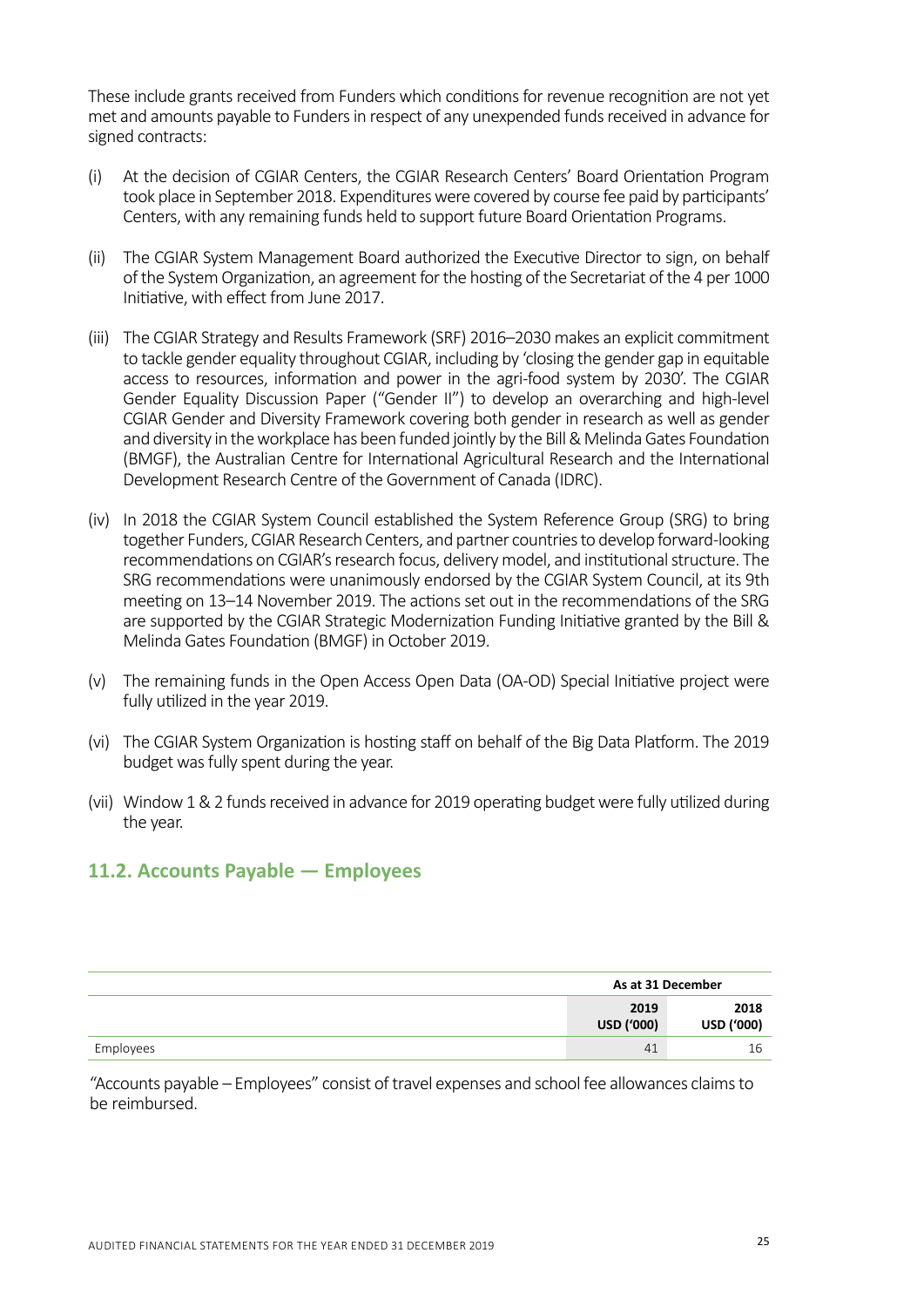|                            | As at 31 December  |                          |  |
|----------------------------|--------------------|--------------------------|--|
|                            | 2019<br>USD ('000) | 2018<br>USD ('000)       |  |
| ICARDA Funds-In-Trust (i)  |                    | 294                      |  |
| Bioversity                 | 29                 |                          |  |
| <b>CIAT</b>                | 5                  |                          |  |
| <b>CIFOR</b>               | $\overline{2}$     |                          |  |
| <b>CIP</b>                 |                    | $\overline{4}$           |  |
| <b>ICARDA</b>              | $\overline{3}$     | $\overline{\phantom{a}}$ |  |
| <b>ICRISAT</b>             | 24                 |                          |  |
| <b>IFPRI</b>               | 47                 | $\overline{4}$           |  |
| <b>IITA</b>                | 6                  | 11                       |  |
| <b>ILRI</b>                | 3                  | $\mathbf{1}$             |  |
| World Agroforestry (ICRAF) | 16                 | 14                       |  |
| WorldFish                  | 3                  | $\overline{2}$           |  |
| <b>Total</b>               | 138                | 330                      |  |

#### **11.3. Accounts Payable — CGIAR Research Centers**

"Accounts payable – CGIAR Research Centers" mainly consist of reimbursement of expenses related to System Organization meetings hosted by the CGIAR Research Centers.

(i) International Center for Agricultural Research in the Dry Areas (ICARDA) Funds-In-Trust account was closed, and all remaining funds were returned to ICARDA in Q1 2019.

#### **11.4. Accounts Payable — Others**

|                 |                           | As at 31 December  |  |  |
|-----------------|---------------------------|--------------------|--|--|
|                 | 2019<br><b>USD ('000)</b> | 2018<br>USD ('000) |  |  |
| Trade Creditors | 649                       | 397                |  |  |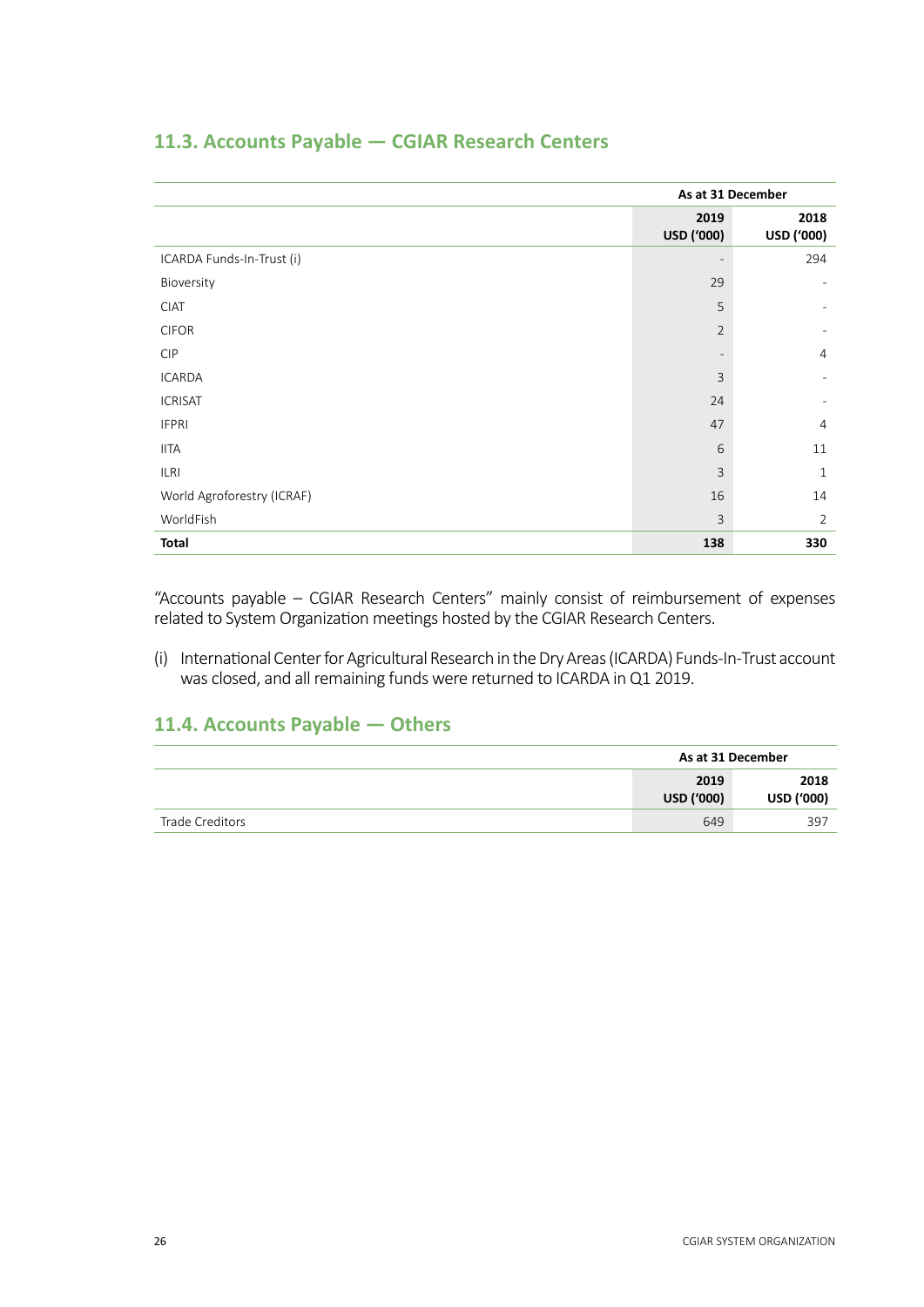# **12. Accruals**

|                                                   | As at 31 December  |                    |
|---------------------------------------------------|--------------------|--------------------|
|                                                   | 2019<br>USD ('000) | 2018<br>USD ('000) |
| <b>CGIAR System Organization</b>                  | 327                | 712                |
| <b>Administratively Hosted Activities</b>         |                    |                    |
| CGIAR System Internal Audit Function              | 31                 | 38                 |
| System Council                                    | 12                 | 50                 |
| CGIAR Advisory Services Shared Secretariat        | 138                |                    |
| CGIAR System Internal Audit Support Service       | 1                  | $\mathbf{1}$       |
| Big Data Platform                                 | 27                 | 44                 |
| Shared Services- InsideNGO                        |                    | 11                 |
| 4 per 1000 Initiative                             |                    | 19                 |
| CGIAR Research Centers' Board Orientation Program |                    | 3                  |
| <b>Bilateral Grants</b>                           | 9                  |                    |
| Special Alliances Fund Initiative (i)             |                    |                    |
| Alliance Fund CIFOR/ICRAF                         | 255                |                    |
| Alliance Fund Bioversity/CIAT                     | 1,366              |                    |
| Alliance Fund AfricaRice/IRRI                     | 379                |                    |
| <b>Total</b>                                      | 2,545              | 878                |

(i) Consist of a funding mechanism funded by Window 1 and the Bill & Melinda Gates Foundation (BMGF) to advance CGIAR institutional strengthening and CGIAR Research Centers' Alliances. Special Alliances Fund will be disbursed to CGIAR Research Centers in Q1 2020 to cover expenses incurred prior to 31 December 2019.

# **13. Window 1 & 2 and Grant Revenue**

#### **13.1. Window 1 & 2 Revenues**

#### • **Restricted non-portfolio:**

Window 1 & 2 funds received from the CGIAR Trust Fund that is recognized as revenue only as expenses are incurred in support of the operations of the System Organization.

#### • **Restricted portfolio:**

Window 1 & 2 funds specifically designated for "Special Initiative" projects as approved by the former Fund Council. This revenue is recognized only to the extent that the specific work in the "Special Initiative" has been completed.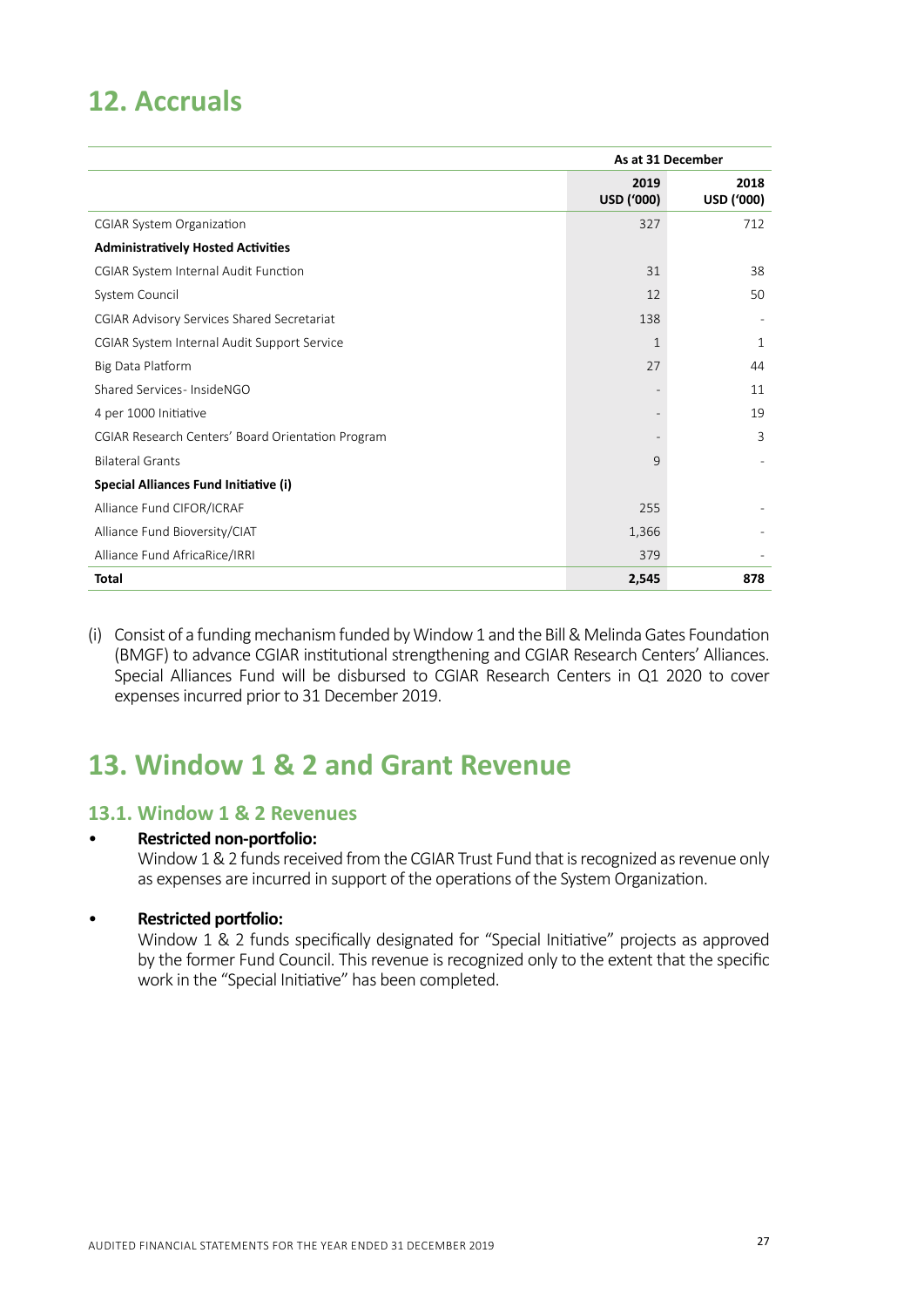|                                                |                                                            | 2019                                                    | 2018                                                       |                                                  |  |
|------------------------------------------------|------------------------------------------------------------|---------------------------------------------------------|------------------------------------------------------------|--------------------------------------------------|--|
|                                                | <b>Restricted</b><br><b>Portfolio</b><br><b>USD ('000)</b> | <b>Restricted</b><br>Non-Portfolio<br><b>USD ('000)</b> | <b>Restricted</b><br><b>Portfolio</b><br><b>USD ('000)</b> | <b>Restricted</b><br>Non-Portfolio<br>USD ('000) |  |
| <b>CGIAR System Organization</b>               |                                                            | 9,887                                                   |                                                            | 7,462                                            |  |
| <b>Administratively Hosted Activities</b>      |                                                            |                                                         |                                                            |                                                  |  |
| Big Data Platform                              |                                                            | 396                                                     |                                                            | 594                                              |  |
| CGIAR Advisory Services Shared Secretariat (i) |                                                            | 2,276                                                   | $\overline{\phantom{a}}$                                   |                                                  |  |
| <b>Total</b>                                   |                                                            | 12,559                                                  |                                                            | 8,056                                            |  |

(i) In prior years the activities of the predecessor advisory services were hosted by the Food and Agriculture Organization of the United Nations (FAO). As these activities were not under the administrative oversight of the CGIAR System Organization they have not been included in the comparative figures for 2018.

#### **13.2. Bilateral Grants**

Funding, either unrestricted or related to portfolio or other research activities (if restricted), that flow directly from Funders to the CGIAR System Organization.

|                                                                       | 2019                                                    | 2018                                             |
|-----------------------------------------------------------------------|---------------------------------------------------------|--------------------------------------------------|
|                                                                       | <b>Restricted</b><br>Non-Portfolio<br><b>USD ('000)</b> | <b>Restricted</b><br>Non-Portfolio<br>USD ('000) |
| 4 per 1000 Initiative                                                 | 250                                                     | 338                                              |
| Bill & Melinda Gates Foundation (Gender II)                           | 129                                                     | 69                                               |
| Australian Centre for International Agricultural Research (Gender II) | 64                                                      | 33                                               |
| International Development Research Centre of Canada (Gender II)       | 76                                                      |                                                  |
| Bill & Melinda Gates Foundation (USG)                                 | 48                                                      |                                                  |
| Bill & Melinda Gates Foundation (Modernization Fund)                  | 1,161                                                   |                                                  |
| Bill & Melinda Gates Foundation (SIAC I)                              |                                                         | 70                                               |
| <b>Total</b>                                                          | 1,728                                                   | 510                                              |

### **14. Other Revenue**

|                                                   |                                          | 2019                                                    | 2018                                     |                                                         |  |
|---------------------------------------------------|------------------------------------------|---------------------------------------------------------|------------------------------------------|---------------------------------------------------------|--|
|                                                   | <b>Unrestricted</b><br><b>USD ('000)</b> | <b>Restricted</b><br>Non-Portfolio<br><b>USD ('000)</b> | <b>Unrestricted</b><br><b>USD ('000)</b> | <b>Restricted</b><br>Non-Portfolio<br><b>USD ('000)</b> |  |
| Internal Tax (i)                                  | 235                                      | $\overline{\phantom{0}}$                                | 213                                      |                                                         |  |
| Shared Services (ii)                              | $\overline{\phantom{a}}$                 | $\overline{\phantom{a}}$                                | 1,230                                    |                                                         |  |
| CGIAR System Internal Audit Support Service       | $\overline{\phantom{0}}$                 | $\overline{\phantom{a}}$                                | 9                                        |                                                         |  |
| CGIAR Research Centers' Board Orientation Program | ۰                                        | 16                                                      | $\overline{\phantom{0}}$                 | 45                                                      |  |
| Others - Reimbursement of Expenses                | 5                                        | $\overline{\phantom{a}}$                                | 16                                       |                                                         |  |
| <b>Total</b>                                      | 240                                      | 16                                                      | 1,468                                    | 45                                                      |  |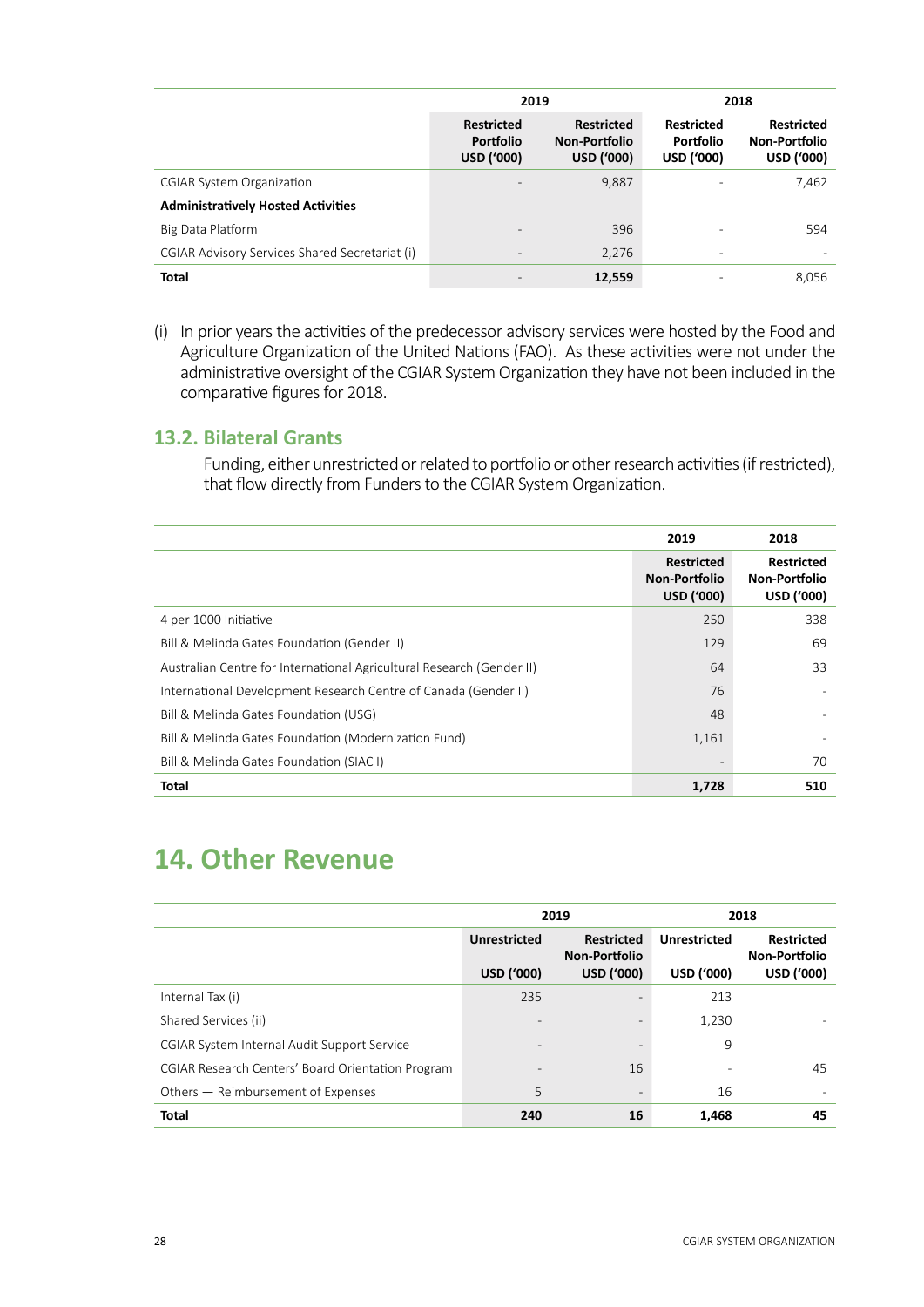- (i) The CGIAR System Organization has a policy that an internal tax of 5.5% of gross salaries is applied to all staff members. The internal tax is deducted at source from staff members based in France and recognized as revenue for the System Organization.
- (ii) The System Organization leverages the combined purchasing power of CGIAR to procure services such as software subscriptions and science journals to CGIAR Research Centers and Partners. These purchases are recovered at the acquisition cost and do not generate any economic benefits by the System Organization.

Observing IFRS 15 B32<sup>10</sup>, the System Organization elected to change its method of recognizing the recovery of the provision of such services by offsetting the inflows from CGIAR Research Centers and Partners against the expenses incurred for the acquisition of the services, whereas in all prior years they were recognized as revenue under "Other Revenue – Unrestricted".

Since the impact of the change in the method is not material and will not modify the surplus reported in the year 2018, the System Organization decided not to restate its financial statements for the year 2018.

|                                                   | 2019                                                       |                                                         | 2018                                                       |                                                         |  |
|---------------------------------------------------|------------------------------------------------------------|---------------------------------------------------------|------------------------------------------------------------|---------------------------------------------------------|--|
|                                                   | <b>Restricted</b><br><b>Portfolio</b><br><b>USD ('000)</b> | <b>Restricted</b><br>Non-Portfolio<br><b>USD ('000)</b> | <b>Restricted</b><br><b>Portfolio</b><br><b>USD ('000)</b> | <b>Restricted</b><br>Non-Portfolio<br><b>USD ('000)</b> |  |
| CGIAR System Organization (i)                     |                                                            | 1,011                                                   |                                                            | 177                                                     |  |
| <b>Administratively Hosted Activities</b>         |                                                            |                                                         |                                                            |                                                         |  |
| SIAC I                                            |                                                            |                                                         |                                                            | 70                                                      |  |
| Gender II                                         |                                                            | 76                                                      |                                                            |                                                         |  |
| <b>CGIAR Advisory Services Shared Secretariat</b> |                                                            | 251                                                     |                                                            |                                                         |  |
| <b>Restricted Projects</b>                        |                                                            |                                                         |                                                            |                                                         |  |
| Modernization Fund (i)                            |                                                            | 1,067                                                   |                                                            |                                                         |  |
| <b>Total</b>                                      |                                                            | 2,405                                                   |                                                            | 247                                                     |  |

# **15. CGIAR Collaborators**

(i) Mainly consist of grants to CGIAR Research Centers under the Special Alliances Fund.

<sup>&</sup>lt;sup>10</sup> Under IFRS 15 B 32, "an entity is an agent if the entity's performance obligation is to arrange for the provision of the specified good or service by another party. An entity that is an agent does not control the specified good or service provided by another party before that good or service is transferred to the customer. When (or as) an entity that is an agent satisfies a performance obligation, the entity recognizes revenue in the amount of any fee or commission to which it expects to be entitled in exchange for arranging for the specified goods or services to be provided by the other party. An entity's fee or commission might be the net amount of consideration that the entity retains after paying the other party the consideration received in exchange for the goods or services to be provided by that party".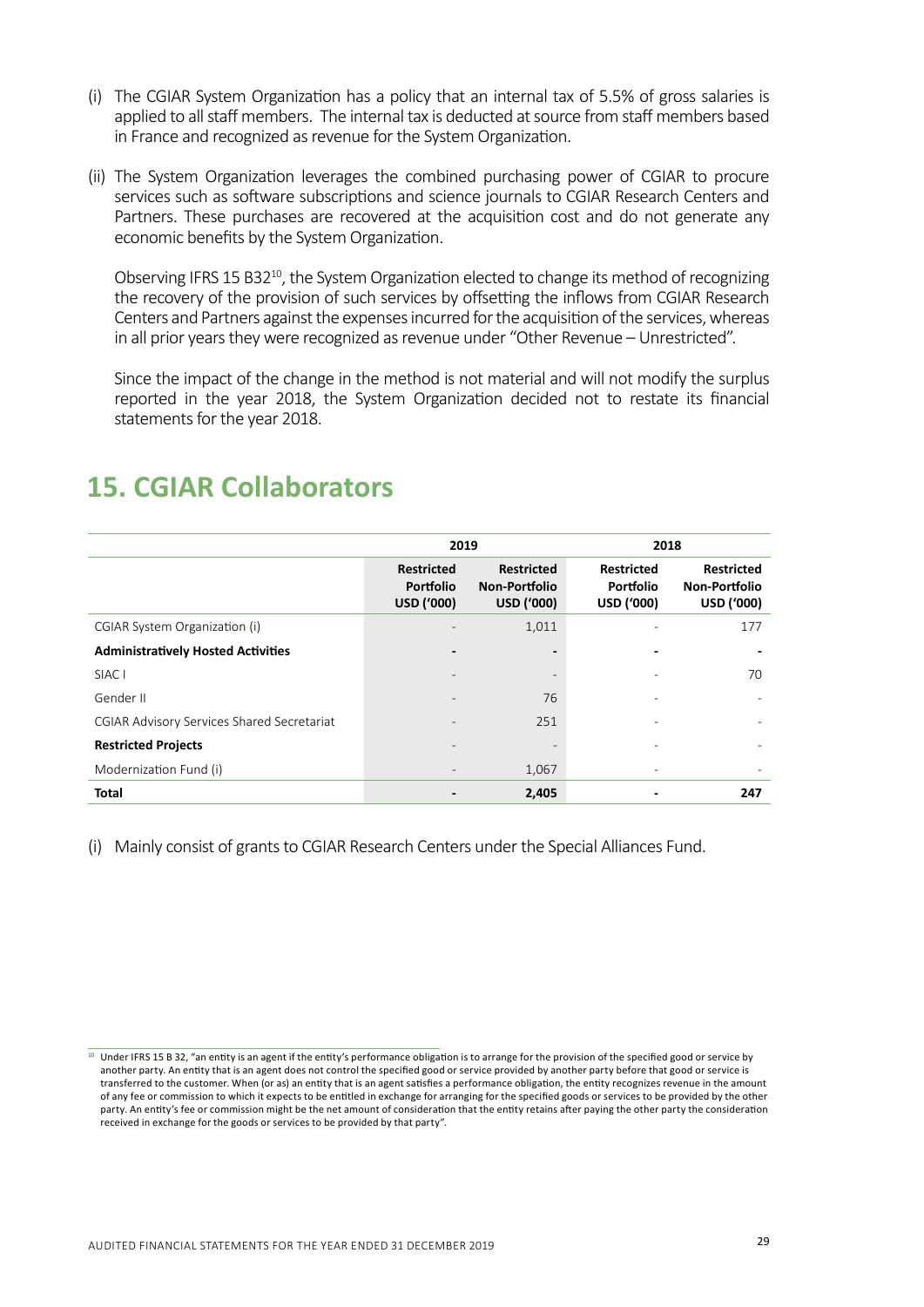# **16. Non-CGIAR Collaborators**

|                                           | 2019                                                |                                                  | 2018                                                |                                                  |  |
|-------------------------------------------|-----------------------------------------------------|--------------------------------------------------|-----------------------------------------------------|--------------------------------------------------|--|
|                                           | <b>Restricted</b><br>Portfolio<br><b>USD ('000)</b> | <b>Restricted</b><br>Non-Portfolio<br>USD ('000) | <b>Restricted</b><br>Portfolio<br><b>USD ('000)</b> | <b>Restricted</b><br>Non-Portfolio<br>USD ('000) |  |
| <b>CGIAR System Organization</b>          |                                                     | $\overline{\phantom{0}}$                         | ٠                                                   | 176                                              |  |
| <b>Administratively Hosted Activities</b> |                                                     |                                                  | ٠                                                   |                                                  |  |
| Open Access                               |                                                     | $\overline{\phantom{0}}$                         | ٠                                                   | 14                                               |  |
| 4 per 1000 Initiative                     | $\overline{\phantom{0}}$                            | $\overline{\phantom{0}}$                         | $\overline{\phantom{a}}$                            | 11                                               |  |
| Gender II                                 | $\qquad \qquad$                                     | $\overline{\phantom{a}}$                         | $\overline{\phantom{a}}$                            | 88                                               |  |
| <b>Total</b>                              |                                                     |                                                  |                                                     | 289                                              |  |

# **17. Expenditures by Natural Classification**

The following table sets forth a breakdown of operating expenses:

|                            |                                   | 2019                                                |                                                         | 2018                                     |                                                     |                                                  |
|----------------------------|-----------------------------------|-----------------------------------------------------|---------------------------------------------------------|------------------------------------------|-----------------------------------------------------|--------------------------------------------------|
|                            | <b>Unrestricted</b><br>USD ('000) | <b>Restricted</b><br><b>Portfolio</b><br>USD ('000) | <b>Restricted</b><br>Non-Portfolio<br><b>USD ('000)</b> | <b>Unrestricted</b><br><b>USD ('000)</b> | <b>Restricted</b><br>Portfolio<br><b>USD ('000)</b> | <b>Restricted</b><br>Non-Portfolio<br>USD ('000) |
| Personnel                  | $\overline{\phantom{0}}$          | $\overline{\phantom{0}}$                            | 6,710                                                   |                                          |                                                     | 5,202                                            |
| <b>CGIAR Collaboration</b> | $\overline{\phantom{0}}$          | $\overline{\phantom{a}}$                            | 2,405                                                   | ٠                                        | $\overline{\phantom{0}}$                            | 247                                              |
| Other Collaboration        | $\overline{\phantom{0}}$          | $\overline{\phantom{a}}$                            | $\overline{\phantom{a}}$                                | $\overline{\phantom{a}}$                 | $\overline{\phantom{0}}$                            | 289                                              |
| Supplies and Services      | $\qquad \qquad$                   | $\overline{\phantom{a}}$                            | 4,776                                                   | 1,429                                    | ٠                                                   | 1,865                                            |
| Travel                     | $\qquad \qquad$                   | $\overline{\phantom{a}}$                            | 1,001                                                   |                                          |                                                     | 1,002                                            |
| <b>Total</b>               | -                                 | $\overline{\phantom{0}}$                            | 14,892                                                  | 1,429                                    |                                                     | 8,605                                            |

### **18. Financial Incomes and Financial Expenses**

Represents realized and unrealized exchange gains and losses during the year, interest earned on short-term investments and all bank charges.

# **19. System Organization Specific Funder Arrangements**

On 23 March 2017, a funding arrangement between Canada, represented by the Minister for International Development acting through the Department of Foreign Affairs, Trade and Development (DFATD), and the CGIAR System Organization was signed allowing Canada to contribute funding for the CGIAR Portfolio 2017-2022 through the System Organization while transferring funds directly to the CGIAR Trust Fund administered by the World Bank (Schedule II). A second amendment on 17 November 2019 was signed for a supplemental contribution of USD 7,635,807.16, which was received by the System Organization and remitted to the CGIAR Trust Fund on 25 November 2019.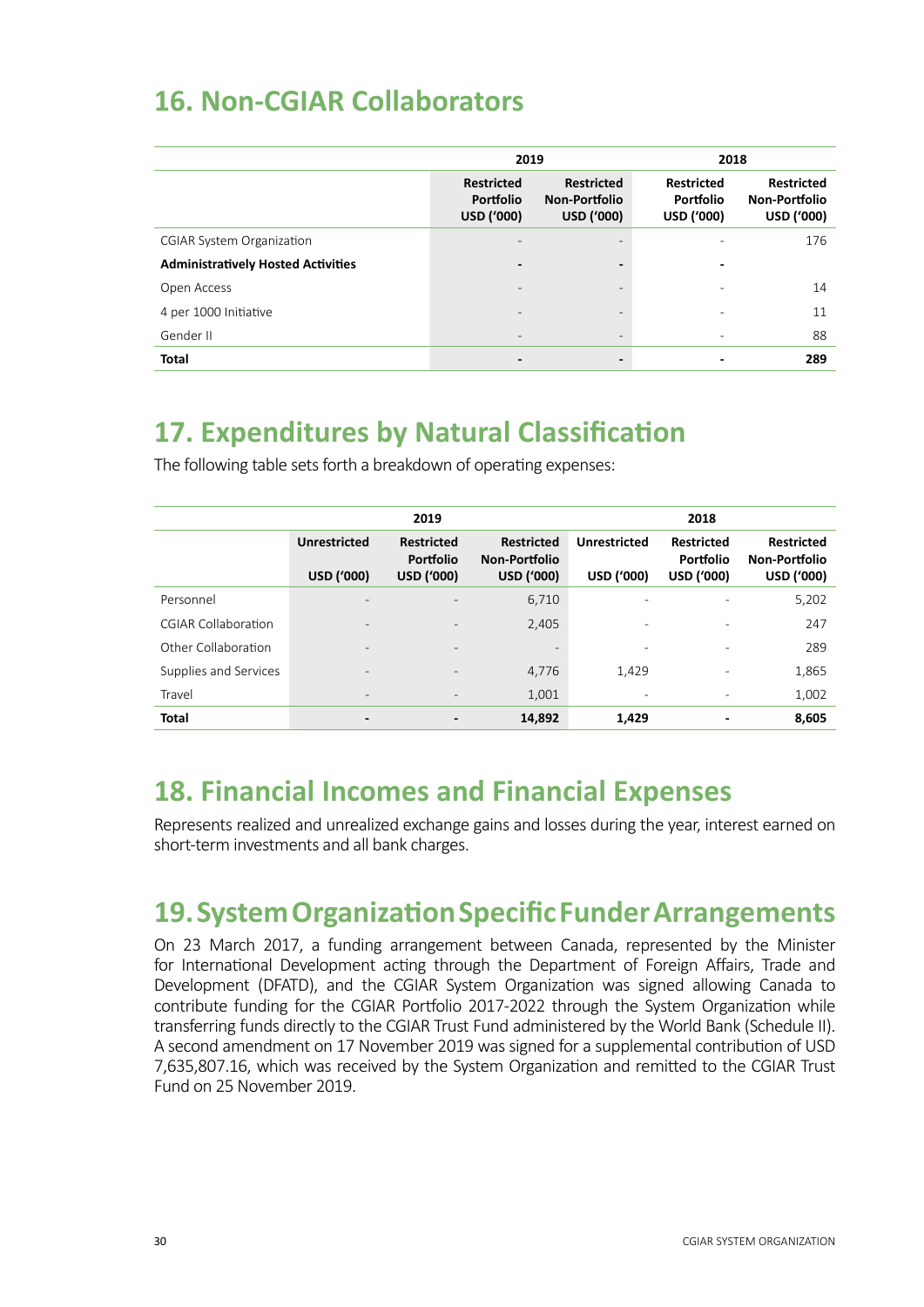# **20. Subsequent Events — COVID-19 Pandemic**

Following the onset of COVID-19, on 30 January 2020 the World Health Organization declared a global health emergency with regards to COVID-19. On 11 March 2020, COVID-19 was further declared a pandemic by the World Health Organization. Most governments are taking restrictive measures to contain its further spread, affecting free movement of people and goods, which has placed the global economy into a state of uncertainty. It is unknown how long these conditions will last, but it is too early for the CGIAR System Organization to have a reasonable estimate of the future impact for the System Organization. From an accounting point of view, such situation is treated as a post balance sheet event.

In consideration of the above, CGIAR System Management Office has assessed that there are no material implications of the COVID-19 pandemic on the CGIAR System Organization financial position as at 31 December 2019.

In addition, and for the foreseeable future, CGIAR System Management Office has taken a riskbased approach to continually assess, monitor and mitigate the potential impacts on 2020 budgets, funding, cash flows, and operations. Throughout this process, CGIAR System Management Office is maintaining dialog with Funders in order to better understand their future funding intentions.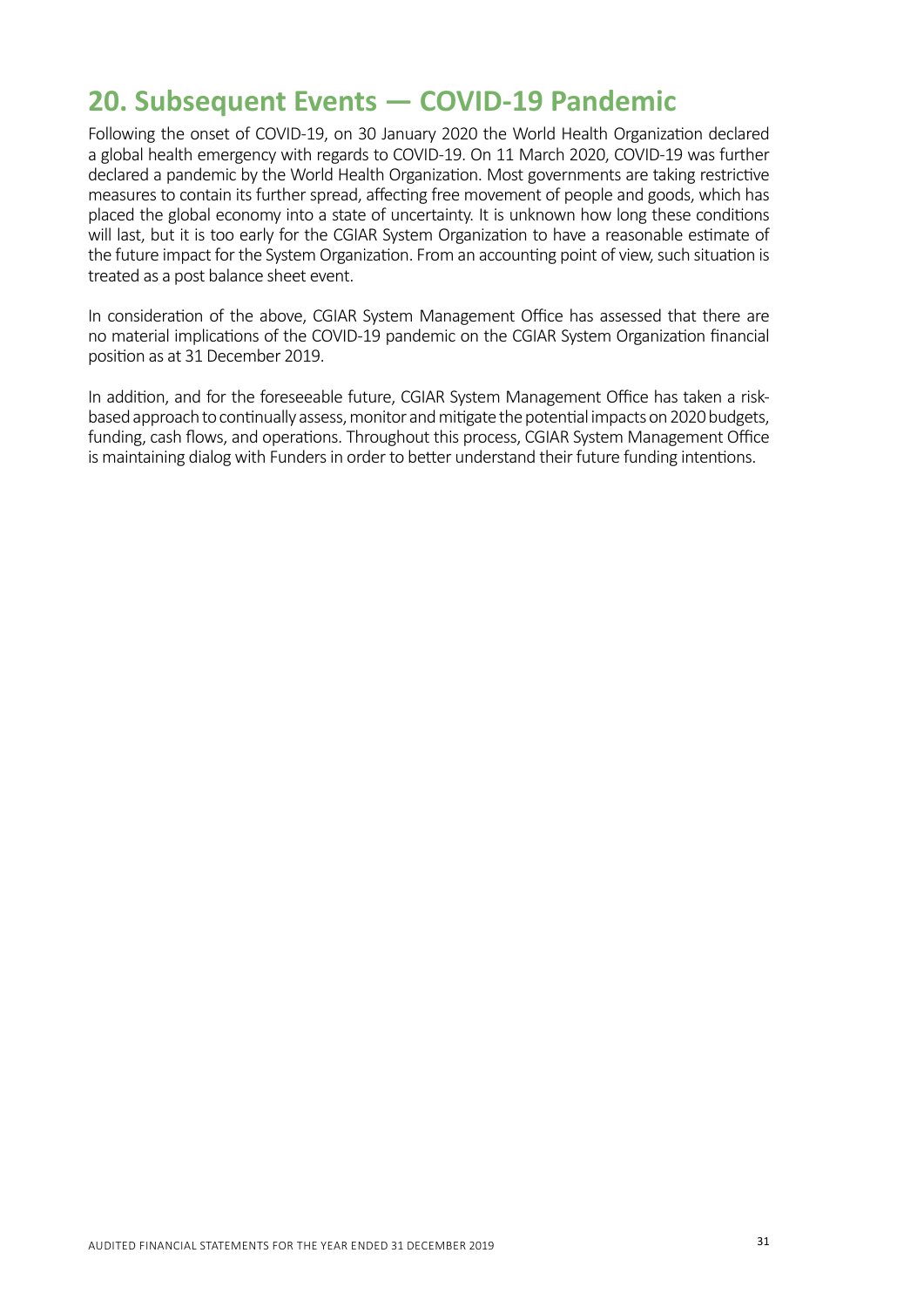#### 32 **SCHEDULE I — RESTRICTED PROJECTS**

| <b>FUNDER AND PROGRAM PROJECTS</b>                 | <b>Funding</b><br><b>Type</b> | <b>Starting</b><br>Date | <b>Ending</b><br>Date | Grant<br>Pledged  | <b>Expenditures</b><br><b>Prior Years</b> | 2019<br><b>Expenditures</b> | Total<br><b>Expenditures &amp;</b><br><b>Reimbursements</b> | <b>Balance</b> |
|----------------------------------------------------|-------------------------------|-------------------------|-----------------------|-------------------|-------------------------------------------|-----------------------------|-------------------------------------------------------------|----------------|
|                                                    |                               |                         |                       | <b>USD ('000)</b> | <b>USD ('000)</b>                         | <b>USD ('000)</b>           | <b>USD ('000)</b>                                           | USD ('000)     |
| <b>Restricted Projects: Bilateral and Window 1</b> |                               |                         |                       |                   |                                           |                             |                                                             |                |
| <b>Bill &amp; Melinda Gates Foundation</b>         |                               |                         |                       |                   |                                           |                             |                                                             |                |
| Open Access and Open Data-Part 1                   | Window 1                      | 1 October 2015          | 1 September 2017      | 2,380             | 2,240                                     | 140                         | 2,380                                                       |                |
| CGIAR Strategic Modernization Funding Initiative   | Bilateral                     | 7 October 2019          | 31 October 2021       | 9,906             | $\overline{\phantom{0}}$                  | 1,160                       | 1,160                                                       | 8,746          |
|                                                    |                               |                         |                       |                   |                                           |                             |                                                             |                |
| <b>Total Restricted Projects</b>                   |                               |                         |                       | 12,286            | 2,240                                     | 1,300                       | 3,540                                                       | 8,746          |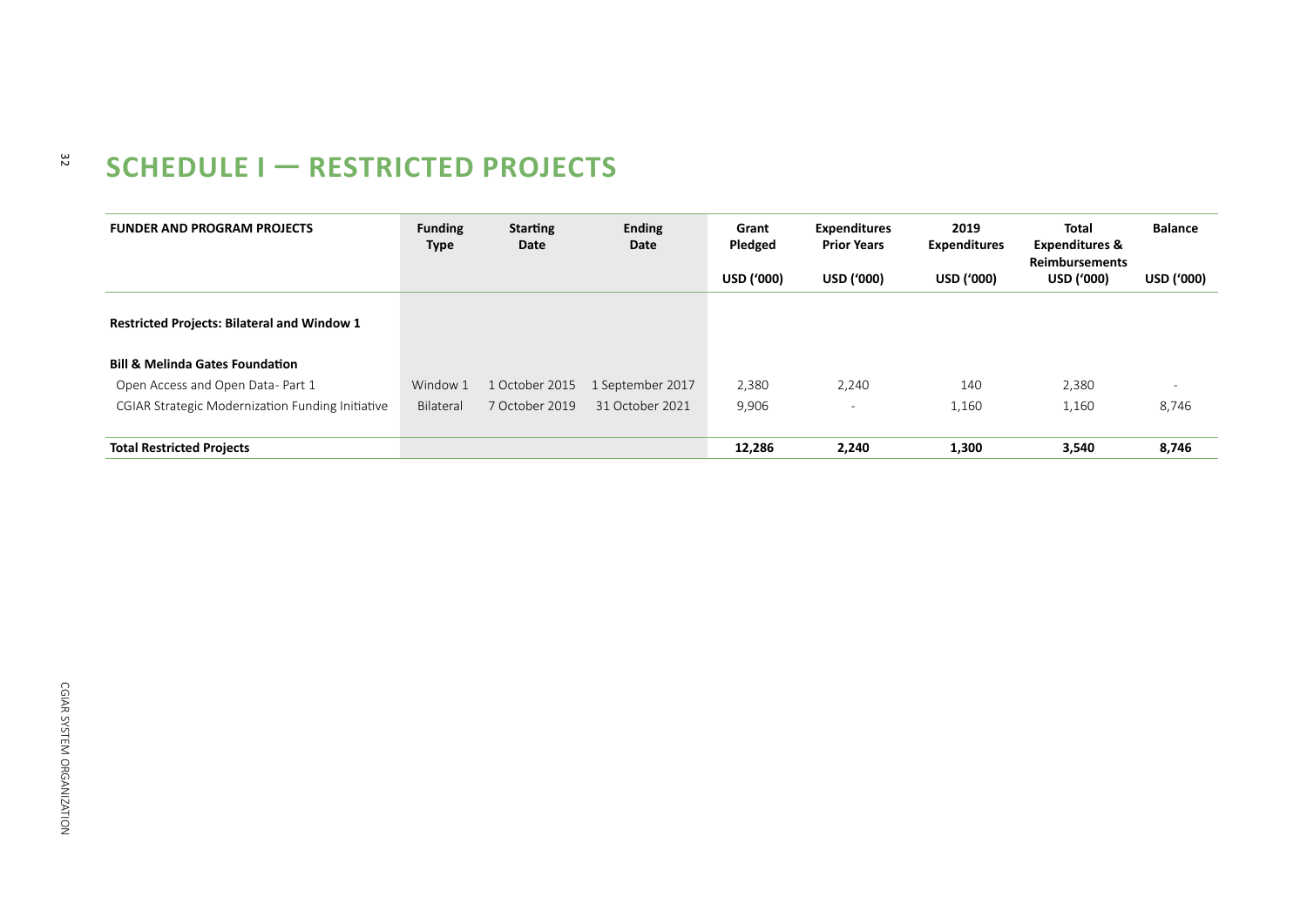# **SCHEDULE II — HOSTED ACTIVITIES**

| <b>FUNDER AND PROGRAM PROJECTS</b>                                | <b>Funding</b><br><b>Type</b> | <b>Starting</b><br><b>Date</b> | <b>Ending</b><br>Date             | Grant<br>Pledged | <b>Expenditures</b><br><b>Prior years</b> | 2019<br><b>Expenditures</b> | <b>Total</b><br><b>Expenditures</b> | <b>Balance</b> |
|-------------------------------------------------------------------|-------------------------------|--------------------------------|-----------------------------------|------------------|-------------------------------------------|-----------------------------|-------------------------------------|----------------|
| Hosted activities: Bilateral, Windows 1, 2 & 3                    |                               |                                |                                   |                  |                                           |                             |                                     |                |
| <b>Bill &amp; Melinda Gates Foundation</b>                        |                               |                                |                                   |                  |                                           |                             |                                     |                |
| Big Data Platform - Part 1                                        | Bilateral                     |                                | 11 January 2018 31 December 2019  | 700              | 594                                       | 256                         | 850                                 | (150)          |
| Gender II Management and Administration                           | Bilateral                     | 8 September 2018               | 31 March 2020                     | 300              | 69                                        | 129                         | 198                                 | 102            |
| Education and Advocacy (USG)                                      | Bilateral                     |                                | 1 January 2019 31 December 2019   | 48               | $\overline{\phantom{a}}$                  | 48                          | 48                                  |                |
| Total                                                             |                               |                                |                                   | 1,048            | 663                                       | 433                         | 1,096                               | (48)           |
| Australian Centre for International Agricultural Research (ACIAR) |                               |                                |                                   |                  |                                           |                             |                                     |                |
| Gender II Management and Administration                           | Bilateral                     | 11 February 2015               | 11 February 2017                  | 145              | 33                                        | 64                          | 97                                  | 48             |
| International Development Research Centre of Canada (IDRC)        |                               |                                |                                   |                  |                                           |                             |                                     |                |
| Gender II Management and Administration                           | Bilateral                     | 1 April 2019                   | 30 June 2020                      | 76               | $\overline{\phantom{a}}$                  | 76                          | 76                                  |                |
| Institut de Recherche pour le Développement (IRD)                 |                               |                                |                                   |                  |                                           |                             |                                     |                |
| 4 per 1000 Initiative                                             | Bilateral                     | 11 February 2015               | 11 February 2017                  | 372              | 243                                       | 129                         | 372                                 |                |
| 4 per 1000 Initiative                                             | Bilateral                     |                                | 25 November 2019 24 November 2020 | 111              | $\overline{\phantom{a}}$                  | 66                          | 66                                  | 45             |
| Total                                                             |                               |                                |                                   | 483              | 243                                       | 195                         | 438                                 | 45             |

33 Continued on next page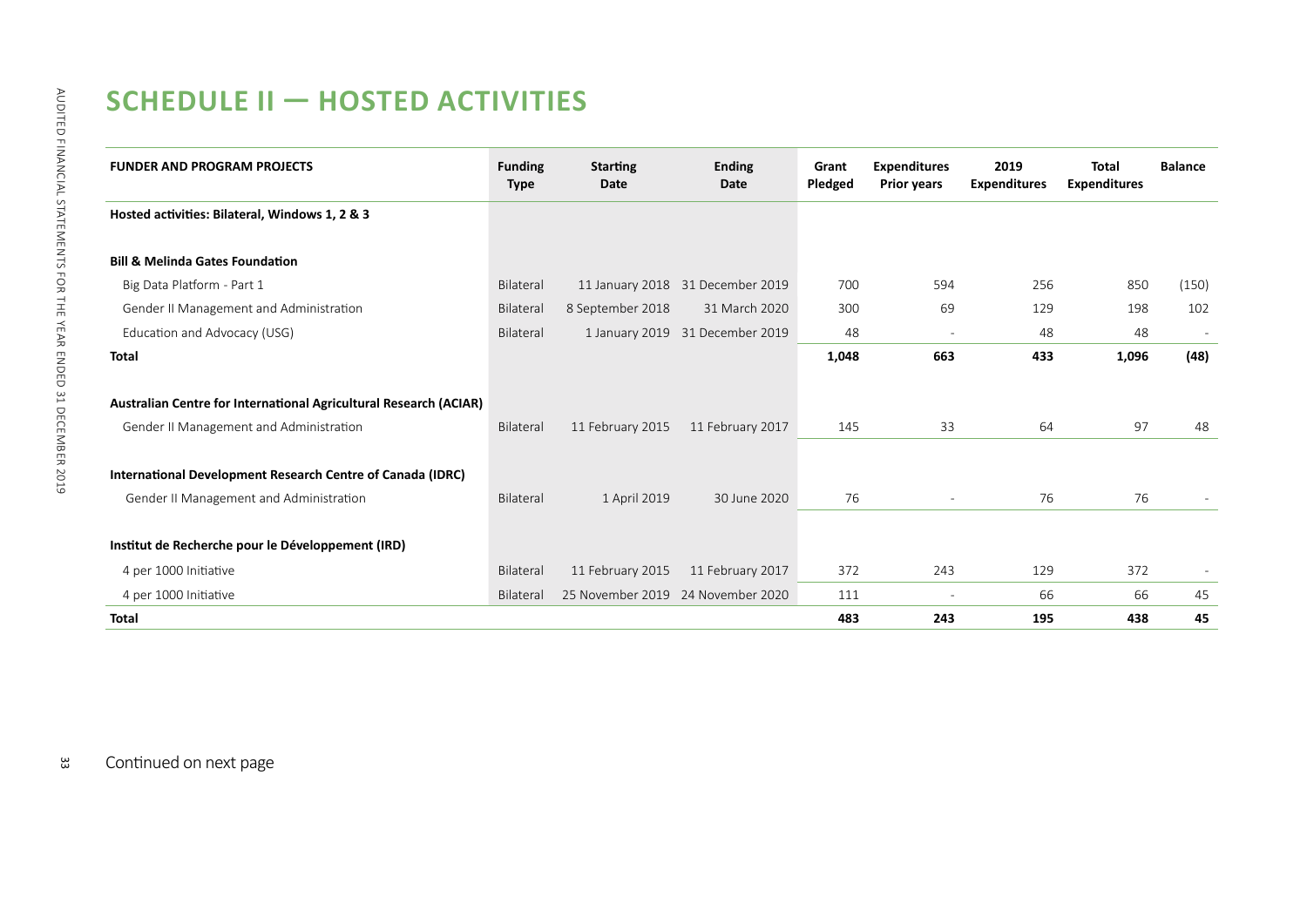#### $34$ **SCHEDULE II - HOSTED ACTIVITIES**

| <b>FUNDER AND PROGRAM PROJECTS</b>                                                                                     | <b>Funding</b><br><b>Type</b> | <b>Starting</b><br>Date | <b>Ending</b><br>Date | Grant<br>Pledged | <b>Expenditures</b><br><b>Prior Years</b> | 2019<br><b>Expenditures</b> | Total<br><b>Expenditures</b> | <b>Balance</b> |
|------------------------------------------------------------------------------------------------------------------------|-------------------------------|-------------------------|-----------------------|------------------|-------------------------------------------|-----------------------------|------------------------------|----------------|
| Hosted Activities: Bilateral, Windows 1, 2 & 3                                                                         |                               |                         |                       |                  |                                           |                             |                              |                |
| Agency for the Development of International Co-Operation<br>in the Areas of Agriculture, Food and Rural Space (ADECIA) |                               |                         |                       |                  |                                           |                             |                              |                |
| 4 per 1000 Initiative                                                                                                  | Bilateral                     | 6 March 2019            | 31 December 2019      | 3                | $\sim$                                    | 3                           | 3                            |                |
| Agence Française de Dveloppement (AFD)                                                                                 |                               |                         |                       |                  |                                           |                             |                              |                |
| 4 per 1000 Initiative                                                                                                  | Bilateral                     | 2 April 2019            | 31 December 2019      | 22               | $\overline{\phantom{a}}$                  | 22                          | 22                           |                |
| Deutsche Gesellschaft für Internationale Zusammenarbeit (GIZ)                                                          |                               |                         |                       |                  |                                           |                             |                              |                |
| 4 per 1000 Initiative                                                                                                  | Bilateral                     | 2 September 2019        | 31 December 2019      | $\overline{7}$   |                                           | $\overline{7}$              | $\overline{7}$               |                |
| The Ministry of Agriculture, Fisheries and Food of Spain                                                               |                               |                         |                       |                  |                                           |                             |                              |                |
| 4 per 1000 Initiative                                                                                                  | Bilateral                     | 17 September 2019       | 31 December 2019      | 22               |                                           | 22                          | 22                           |                |
| <b>Total Hosted Activities</b>                                                                                         |                               |                         |                       | 1,806            | 939                                       | 822                         | 1,761                        | 45             |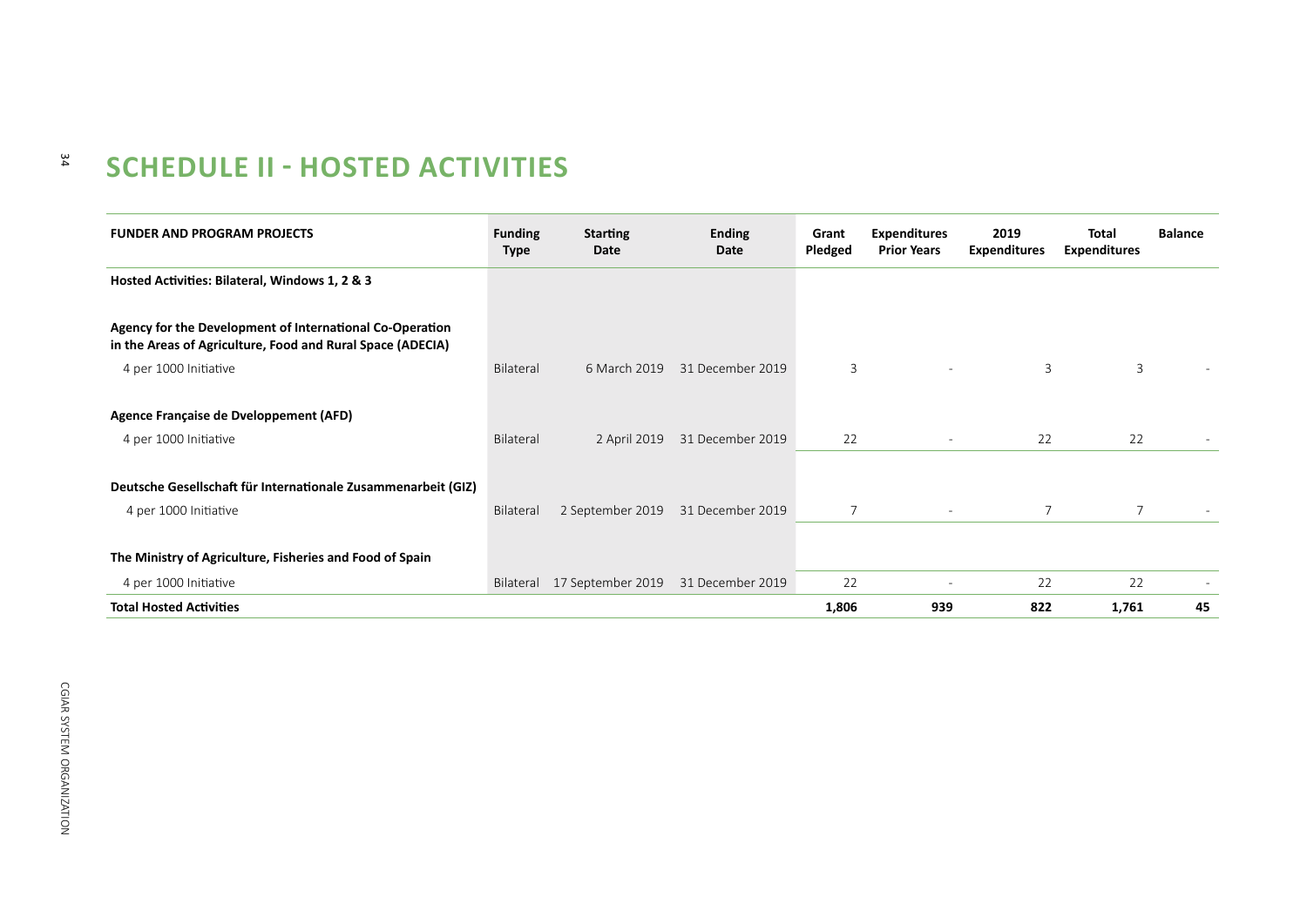### **SCHEDULE III — LIST OF FUNDERS SUPPORTING CGIAR BY SIGNING A FUNDING AGREEMENT DIRECTLY WITH THE SYSTEM ORGANIZATION**

| <b>Funder</b>                      | <b>Funding</b><br><b>Type</b> | Related<br>Year | Currency   | <b>Grant Pledged</b> | <b>Disbursements</b> | Total<br><b>Expenditures</b> |
|------------------------------------|-------------------------------|-----------------|------------|----------------------|----------------------|------------------------------|
|                                    |                               |                 |            |                      |                      |                              |
| Canada Contribution <sup>(1)</sup> | Window 1                      | 2019            | USD ('000) | 7,636                | 7,636                | $\overline{\phantom{a}}$     |
|                                    |                               |                 |            |                      |                      |                              |
| Total                              |                               |                 |            | 7,636                | 7,636                | -                            |
|                                    |                               |                 |            |                      |                      |                              |

(1) In line with the agreed "funding arrangements" between Her Majesty the Queen in right of Canada, represented by the Minister for International Development acting through the Department of Foreign Affairs, Trade and Development and CGIAR System Organization signed on 23 March 2017, amended on 17 November 2019, Canada Transferred the funds to the System Organization in November 2019, who remitted to the CGIAR Trust Fund on 25 November 2019.